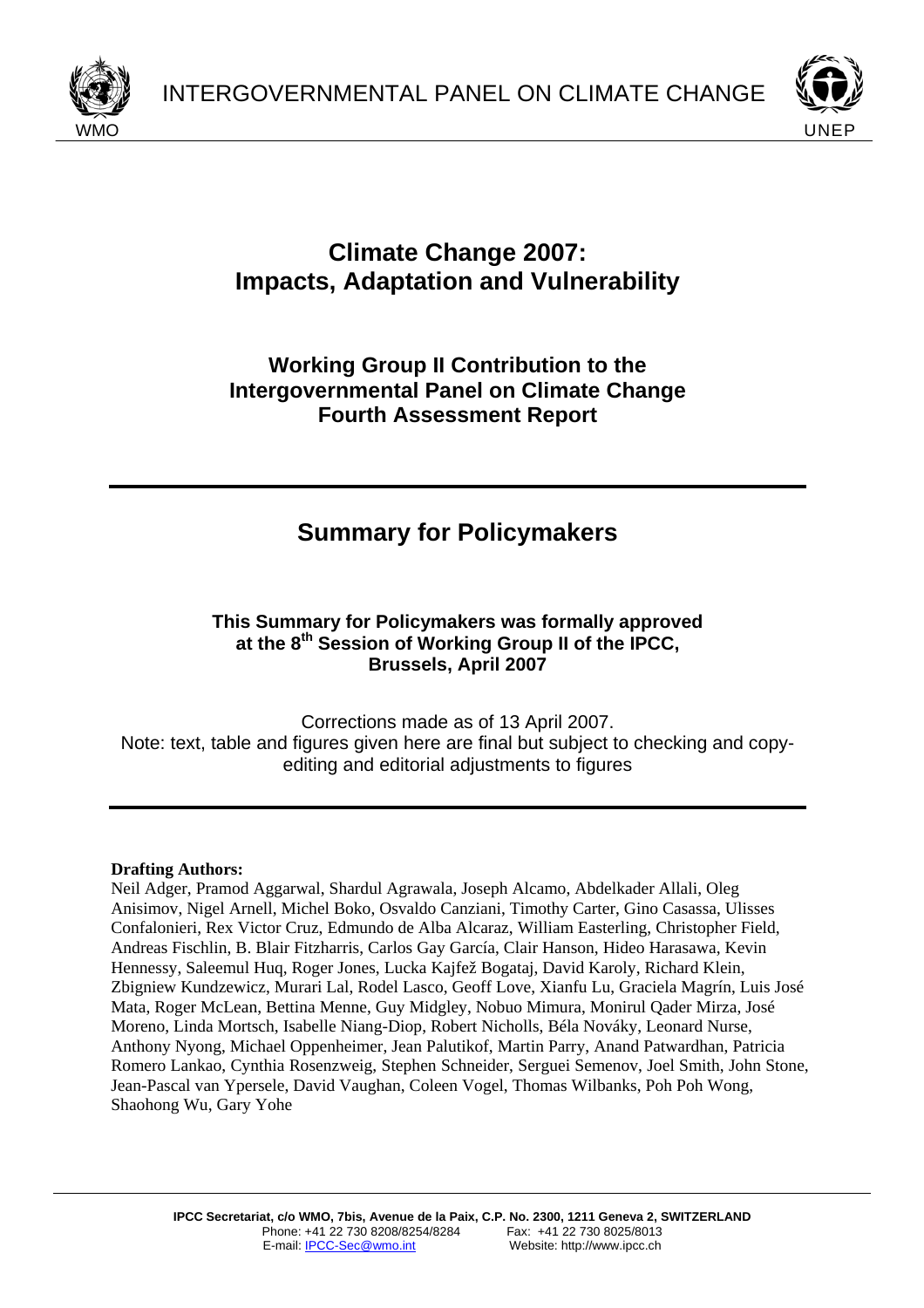# **A. Introduction**

This Summary sets out the key policy-relevant findings of the Fourth Assessment of Working Group II of the Intergovernmental Panel on Climate Change (IPCC).

The Assessment is of current scientific understanding of impacts of climate change on natural**,**  managed and human systems, the capacity of these systems to adapt and their vulnerability<sup>1</sup>. It builds upon past IPCC assessments and incorporates new knowledge gained since the Third Assessment.

Statements in this Summary are based on chapters in the Assessment and principal sources are given at the end of each paragraph<sup>2</sup>.

# **B. Current knowledge about observed impacts of climate change on the natural and human environment**

A full consideration of observed climate change is provided in the Working Group I Fourth Assessment. This part of the Working Group II Summary concerns the relationship between observed climate change and recent observed changes in the natural and human environment.

The statements presented here are based largely on data sets that cover the period since 1970. The number of studies of observed trends in the physical and biological environment and their relationship to regional climate changes has increased greatly since the Third Assessment in 2001. The quality of the data sets has also improved. There is, however, a notable lack of geographic balance in data and literature on observed changes, with marked scarcity in developing countries.

Recent studies have allowed a broader and more confident assessment of the relationship between observed warming and impacts than was made in the Third Assessment. That Assessment concluded that "there is high confidence<sup>3</sup> that recent regional changes in temperature have had discernible impacts on many physical and biological systems".

From the current Assessment we conclude the following.

## **Observational evidence from all continents and most oceans shows that many natural systems are being affected by regional climate changes, particularly temperature increases.**

With regard to changes in snow, ice and frozen ground (including permafrost)<sup>4</sup>, there is high confidence that natural systems are affected. Examples are:

- enlargement and increased numbers of glacial lakes [1.3];
- increasing ground instability in permafrost regions, and rock avalanches in mountain regions [1.3];
- changes in some Arctic and Antarctic ecosystems, including those in sea-ice biomes, and also predators high in the food chain [1.3, 4.4, 15.4].

 $\overline{a}$ 

<sup>&</sup>lt;sup>1</sup> For definitions, see Endbox 1.

<sup>2</sup> Sources to statements are given in square brackets. For example, [3.3] refers to Chapter 3, Section 3. In the sourcing,  $F =$ Figure,  $T = Table$ ,  $B = Box$  and  $ES = Executive$  Summary.

 $3$  See Endbox 2.

<sup>&</sup>lt;sup>4</sup> See Working Group I Fourth Assessment.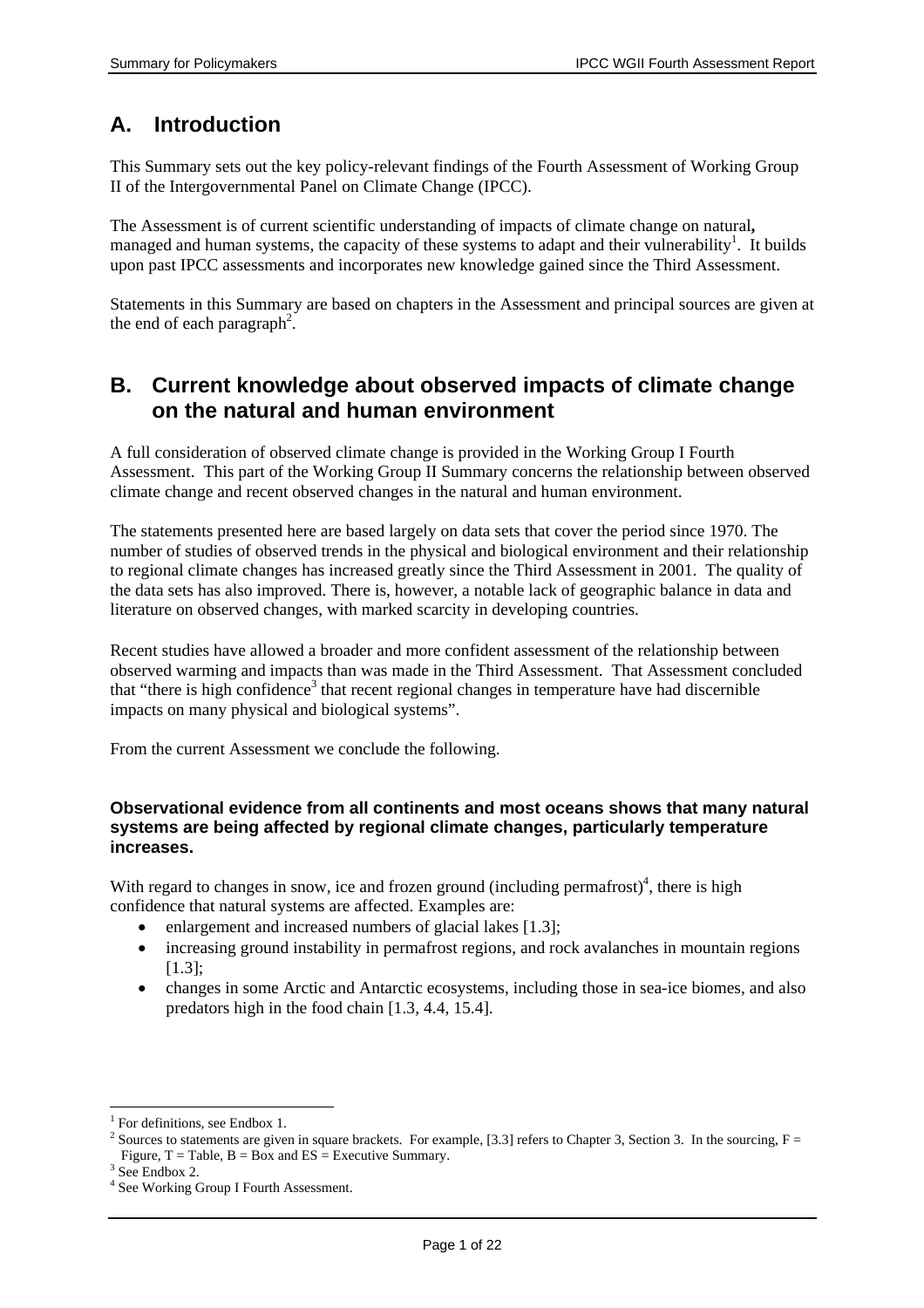Based on growing evidence, there is high confidence that the following effects on hydrological systems are occurring:

- increased run-off and earlier spring peak discharge in many glacier- and snow-fed rivers [1.3];
- warming of lakes and rivers in many regions, with effects on thermal structure and water quality [1.3].

There is very high confidence, based on more evidence from a wider range of species, that recent warming is strongly affecting terrestrial biological systems, including such changes as:

- earlier timing of spring events, such as leaf-unfolding, bird migration and egg-laying [1.3];
- poleward and upward shifts in ranges in plant and animal species [1.3, 8.2, 14.2].

Based on satellite observations since the early 1980s, there is high confidence that there has been a trend in many regions towards earlier 'greening'<sup>5</sup> of vegetation in the spring linked to longer thermal growing seasons due to recent warming [1.3, 14.2].

There is high confidence, based on substantial new evidence, that observed changes in marine and freshwater biological systems are associated with rising water temperatures, as well as related changes in ice cover, salinity, oxygen levels and circulation [1.3]. These include:

- shifts in ranges and changes in algal, plankton and fish abundance in high-latitude oceans [1.3];
- increases in algal and zooplankton abundance in high-latitude and high-altitude lakes [1.3];
- range changes and earlier migrations of fish in rivers [1.3].

The uptake of anthropogenic carbon since 1750 has led to the ocean becoming more acidic with an average decrease in pH of 0.1 units [IPCC Working Group I Fourth Assessment]. However, the effects of observed ocean acidification on the marine biosphere are as yet undocumented [1.3].

## A global assessment of data since 1970 has shown it is likely<sup>6</sup> that anthropogenic **warming has had a discernible influence on many physical and biological systems.**

Much more evidence has accumulated over the past five years to indicate that changes in many physical and biological systems are linked to anthropogenic warming. There are four sets of evidence which, taken together, support this conclusion:

- 1. The Working Group I Fourth Assessment concluded that most of the observed increase in the globally averaged temperature since the mid-20th century is very likely due to the observed increase in anthropogenic greenhouse gas concentrations.
- 2. Of the more than  $29,000$  observational data series<sup>7</sup>, from 75 studies, that show significant change in many physical and biological systems, more than 89% are consistent with the direction of change expected as a response to warming (Figure SPM-1) [1.4].
- 3. A global synthesis of studies in this Assessment strongly demonstrates that the spatial agreement between regions of significant warming across the globe and the locations of significant observed changes in many systems consistent with warming is very unlikely to be due solely to natural variability of temperatures or natural variability of the systems (Figure SPM-1) [1.4].

 $\overline{a}$ 

 $<sup>5</sup>$  Measured by the Normalised Difference Vegetation Index, which is a relative measure of the amount of green vegetation in</sup> an area based on satellite images. 6

 $6$  See Endbox 2.

 $^7$  A subset of about 29,000 data series was selected from about 80,000 data series from 577 studies. These met the following criteria: (1) Ending in 1990 or later; (2) spanning a period of at least 20 years; and (3) showing a significant change in either direction, as assessed in individual studies.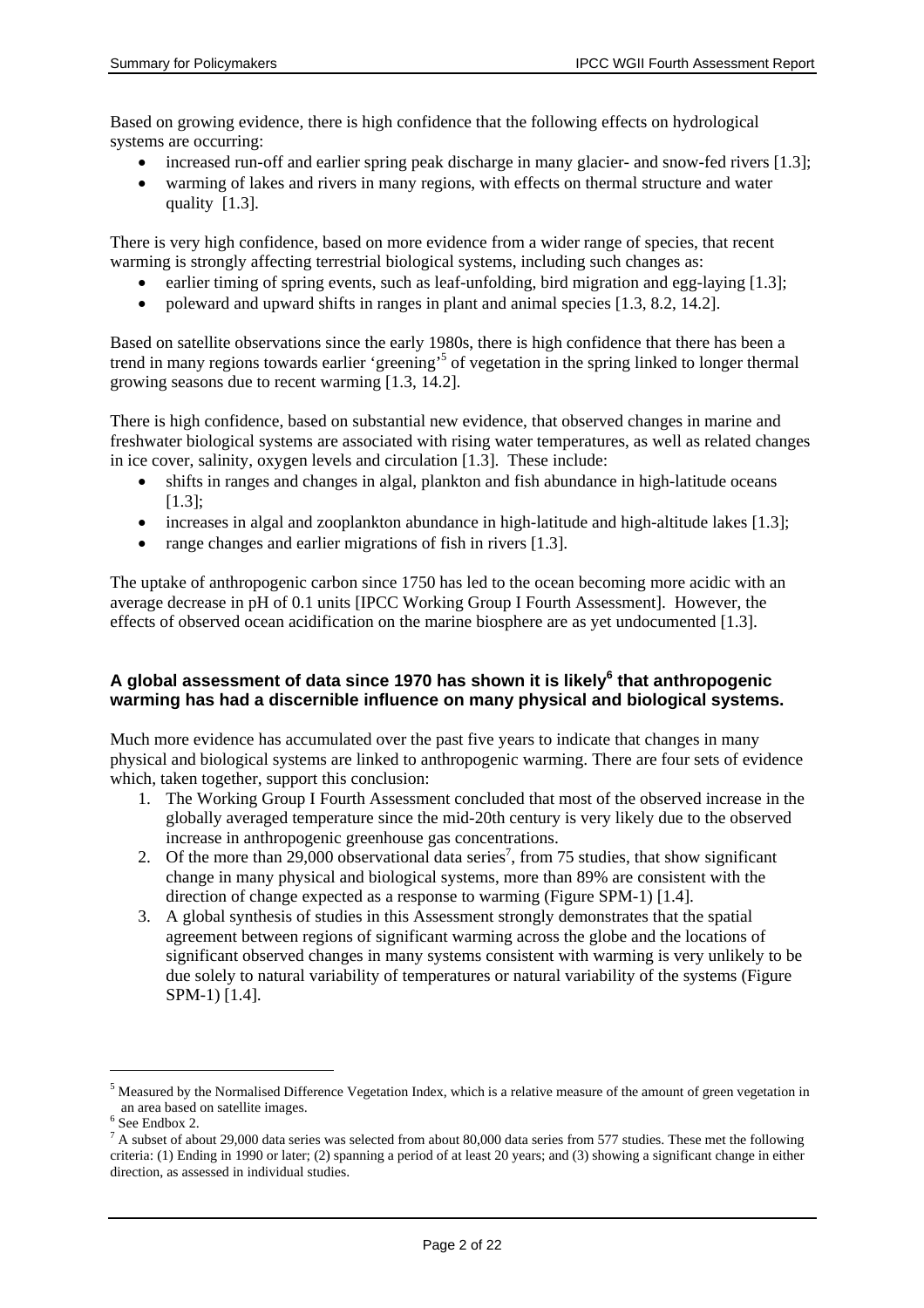4. Finally, there have been several modelling studies that have linked responses in some physical and biological systems to anthropogenic warming by comparing observed responses in these systems with modelled responses in which the natural forcings (solar activity and volcanoes) and anthropogenic forcings (greenhouse gases and aerosols) are explicitly separated. Models with combined natural and anthropogenic forcings simulate observed responses significantly better than models with natural forcing only [1.4].

Limitations and gaps prevent more complete attribution of the causes of observed system responses to anthropogenic warming. First, the available analyses are limited in the number of systems and locations considered. Second, natural temperature variability is larger at the regional than the global scale, thus affecting identification of changes due to external forcing. Finally, at the regional scale other factors (such as land-use change, pollution, and invasive species) are influential [1.4].

Nevertheless, the consistency between observed and modelled changes in several studies and the spatial agreement between significant regional warming and consistent impacts at the global scale is sufficient to conclude with high confidence that anthropogenic warming over the last three decades has had a discernible influence on many physical and biological systems [1.4].

## **Other effects of regional climate changes on natural and human environments are emerging, although many are difficult to discern due to adaptation and non-climatic drivers.**

Effects of temperature increases have been documented in the following (medium confidence):

- effects on agricultural and forestry management at Northern Hemisphere higher latitudes, such as earlier spring planting of crops, and alterations in disturbance regimes of forests due to fires and pests [1.3];
- some aspects of human health, such as heat-related mortality in Europe, infectious disease vectors in some areas, and allergenic pollen in Northern Hemisphere high and mid-latitudes [1.3, 8.2, 8.ES];
- some human activities in the Arctic (e.g., hunting and travel over snow and ice) and in lowerelevation alpine areas (such as mountain sports) [1.3].

Recent climate changes and climate variations are beginning to have effects on many other natural and human systems. However, based on the published literature, the impacts have not yet become established trends. Examples include:

- Settlements in mountain regions are at enhanced risk to glacier lake outburst floods caused by melting glaciers. Governmental institutions in some places have begun to respond by building dams and drainage works [1.3].
- In the Sahelian region of Africa, warmer and drier conditions have led to a reduced length of growing season with detrimental effects on crops. In southern Africa, longer dry seasons and more uncertain rainfall are prompting adaptation measures [1.3].
- Sea-level rise and human development are together contributing to losses of coastal wetlands and mangroves and increasing damage from coastal flooding in many areas [1.3].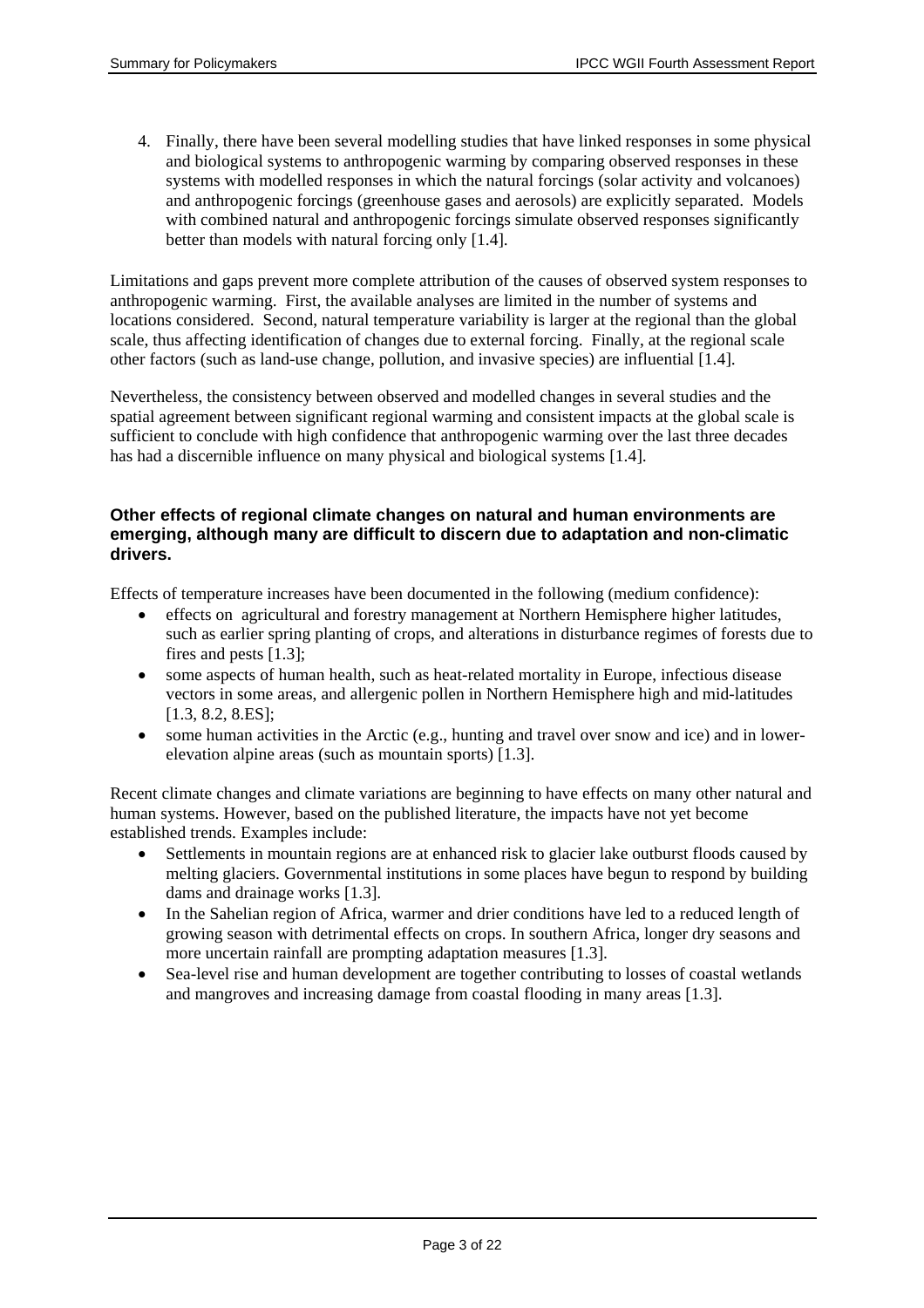

# **Changes in physical and biological systems and surface temperature 1970-2004**

**Figure SPM-1.** Locations of significant changes in observations of physical systems (snow, ice and frozen ground; hydrology; and coastal processes) and biological systems (terrestrial, marine, and freshwater biological systems), are shown together with surface air temperature changes over the period 1970-2004. A subset of about 29,000 data series was selected from about 80,000 data series from 577 studies. These met the following criteria: (1) ending in 1990 or later; (2) spanning a period of at least 20 years; and (3) showing a significant change in either direction, as assessed in individual studies. These data series are from about 75 studies (of which ~70 are new since the Third Assessment) and contain about 29,000 data series, of which about 28,000 are from European studies. White areas do not contain sufficient observational climate data to estimate a temperature trend. The 2 x 2 boxes show the total number of data series with significant changes (top row) and the percentage of those consistent with warming (bottom row) for (i) continental regions: North America (NAM), Latin America (LA), Europe (EUR), Africa (AFR), Asia (AS), Australia and New Zealand (ANZ), and Polar Regions (PR) and (ii) global-scale: Terrestrial (TER), Marine and Freshwater (MFW), and Global (GLO). The numbers of studies from the seven regional boxes (NAM, …, PR) do not add up to the global (GLO) totals because numbers from regions except Polar do not include the numbers related to Marine and Freshwater (MFR) systems [Working Group II Fourth Assessment F1.8, F1.9; Working Group I Fourth Assessment F3.9b].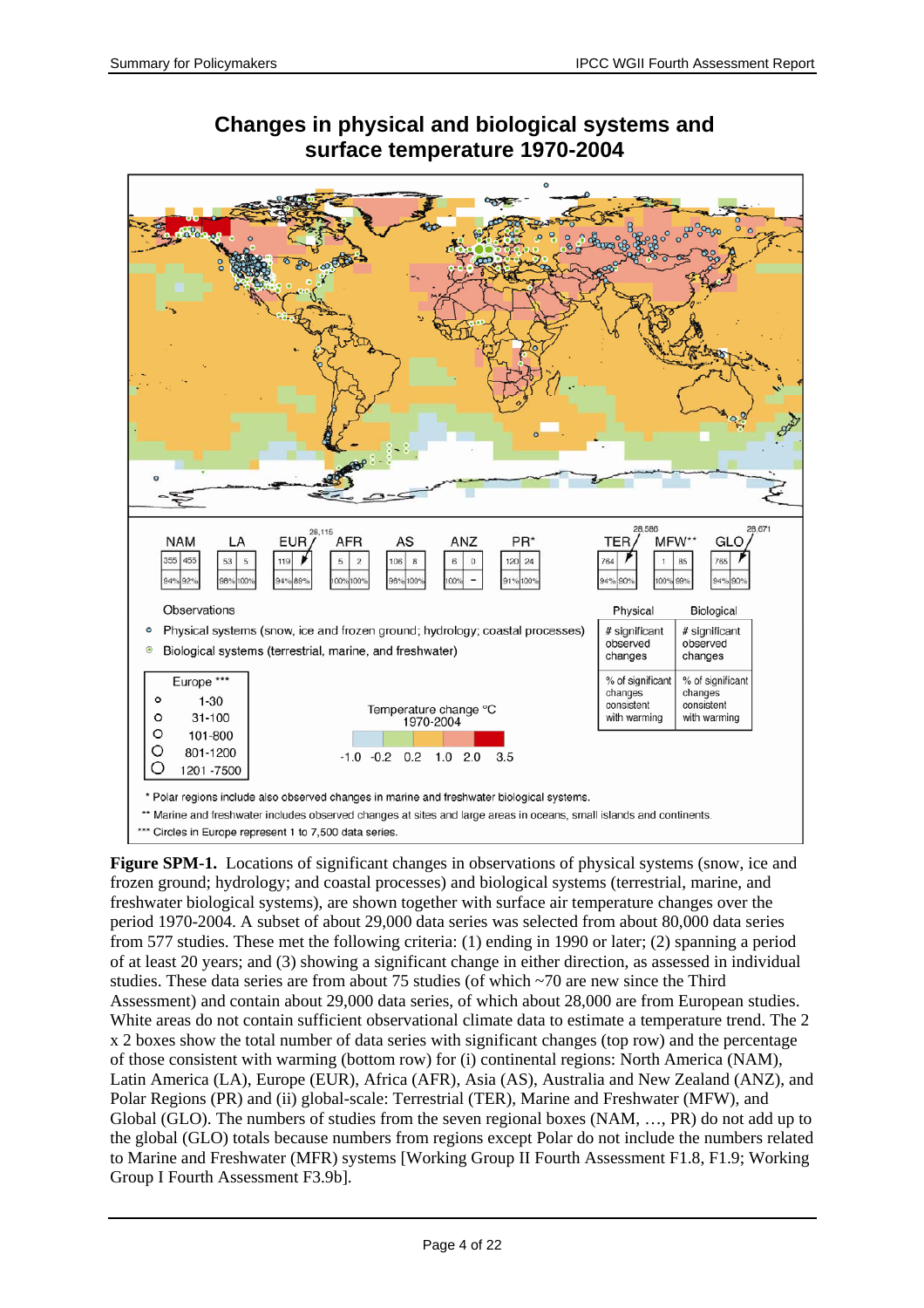## **C. Current knowledge about future impacts**

The following is a selection of the key findings regarding projected impacts, as well as some findings on vulnerability and adaptation, in each system, sector and region for the range of (unmitigated) climate changes projected by the IPCC over this century<sup>8</sup> judged to be relevant for people and the environment<sup>9</sup>. The impacts frequently reflect projected changes in precipitation and other climate variables in addition to temperature, sea level and concentrations of atmospheric carbon dioxide. The magnitude and timing of impacts will vary with the amount and timing of climate change and, in some cases, the capacity to adapt. These issues are discussed further in later sections of the Summary.

## **More specific information is now available across a wide range of systems and sectors concerning the nature of future impacts, including for some fields not covered in previous assessments.**

#### Fresh water resources and their management

By mid-century, annual average river runoff and water availability are projected to increase by 10- 40% at high latitudes and in some wet tropical areas, and decrease by 10-30% over some dry regions at mid-latitudes and in the dry tropics, some of which are presently water stressed areas. In some places and in particular seasons, changes differ from these annual figures. \*\*  $D^{10}$  [3.4]

Drought-affected areas will likely increase in extent. Heavy precipitation events, which are very likely to increase in frequency, will augment flood risk. \*\* N [Working Group I Fourth Assessment, Working Group II Fourth Assessment 3.4]

In the course of the century, water supplies stored in glaciers and snow cover are projected to decline, reducing water availability in regions supplied by meltwater from major mountain ranges, where more than one-sixth of the world population currently lives. \*\* N [3.4]

Adaptation procedures and risk management practices for the water sector are being developed in some countries and regions that have recognised projected hydrological changes with related uncertainties. \*\*\* N [3.6]

#### **Ecosystems**

The resilience of many ecosystems is likely to be exceeded this century by an unprecedented combination of climate change, associated disturbances (e.g., flooding, drought, wildfire, insects, ocean acidification), and other global change drivers (e.g., land use change, pollution, overexploitation of resources).  $**$  N [4.1 to 4.6]

*N New conclusion, not in the Third Assessment* 

 $\overline{a}$  $8$  Temperature changes are expressed as the difference from the period 1980-1999. To express the change relative to the period 1850-1899, add  $0.5^{\circ}$ C.

Criteria of choice: magnitude and timing of impact, confidence in the assessment, representative coverage of the system, sector and region.

 $10$  In the Section C text, the following conventions are used:

*Relationship to the Third Assessment:*

*D Further development of a conclusion in the Third Assessment* 

*Level of confidence in the whole statement:* 

Very high confidence

*<sup>\*\*</sup> High confidence* 

*<sup>\*</sup> Medium confidence*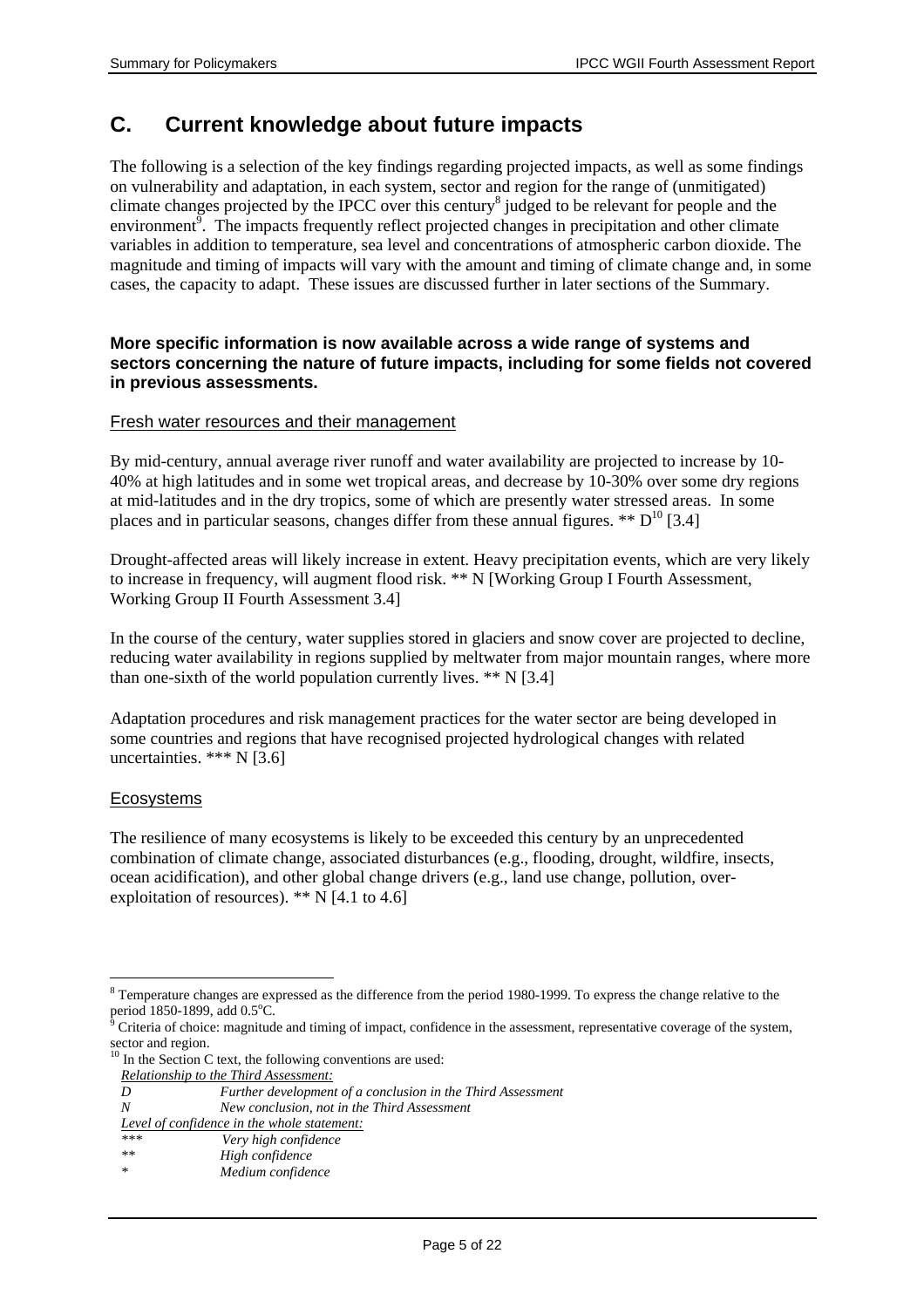Over the course of this century, net carbon uptake by terrestrial ecosystems is likely to peak before mid-century and then weaken or even reverse<sup>11</sup>, thus amplifying climate change. \*\* N [4.ES, F4.2]

Approximately 20-30% of plant and animal species assessed so far are likely to be at increased risk of extinction if increases in global average temperature exceed  $1.5{\text -}2.5^{\circ}\text{C}$ . \* N [4.4, T4.1]

For increases in global average temperature exceeding 1.5-2.5°C and in concomitant atmospheric carbon dioxide concentrations, there are projected to be major changes in ecosystem structure and function, species' ecological interactions, and species' geographic ranges, with predominantly negative consequences for biodiversity, and ecosystem goods and services e.g., water and food supply.  $*$  N [4.4]

The progressive acidification of oceans due to increasing atmospheric carbon dioxide is expected to have negative impacts on marine shell forming organisms (e.g., corals) and their dependent species. \* N [B4.4, 6.4]

## Food, fibre and forest products

Crop productivity is projected to increase slightly at mid- to high latitudes for local mean temperature increases of up to 1-3°C depending on the crop, and then decrease beyond that in some regions. \* D [5.4]

At lower latitudes, especially seasonally dry and tropical regions, crop productivity is projected to decrease for even small local temperature increases (1-2°C), which would increase risk of hunger. \* D [5.4]

Globally, the potential for food production is projected to increase with increases in local average temperature over a range of  $1-3$ °C, but above this it is projected to decrease. \* D [5.4, 5.6]

Increases in the frequency of droughts and floods are projected to affect local crop production negatively, especially in subsistence sectors at low latitudes. \*\* D [5.4, 5.ES]

Adaptations such as altered cultivars and planting times allow low- and mid- to high-latitude cereal yields to be maintained at or above baseline yields for modest warming. \* N [5.5]

Globally, commercial timber productivity rises modestly with climate change in the short- to mediumterm, with large regional variability around the global trend. \* D [5.4]

Regional changes in the distribution and production of particular fish species are expected due to continued warming, with adverse effects projected for aquaculture and fisheries. \*\* D [5.4]

#### Coastal systems and low-lying areas

 $\overline{a}$ 

Coasts are projected to be exposed to increasing risks, including coastal erosion, due to climate change and sea-level rise. The effect will be exacerbated by increasing human-induced pressures on coastal areas. \*\*\* D [6.3, 6.4]

Corals are vulnerable to thermal stress and have low adaptive capacity. Increases in sea surface temperature of about 1-3°C are projected to result in more frequent coral bleaching events and widespread mortality, unless there is thermal adaptation or acclimatisation by corals. \*\*\* D [B6.1, 6.4]

Coastal wetlands including salt marshes and mangroves are projected to be negatively affected by sea-

 $11$  Assuming continued greenhouse gas emissions at or above current rates and other global changes including land use changes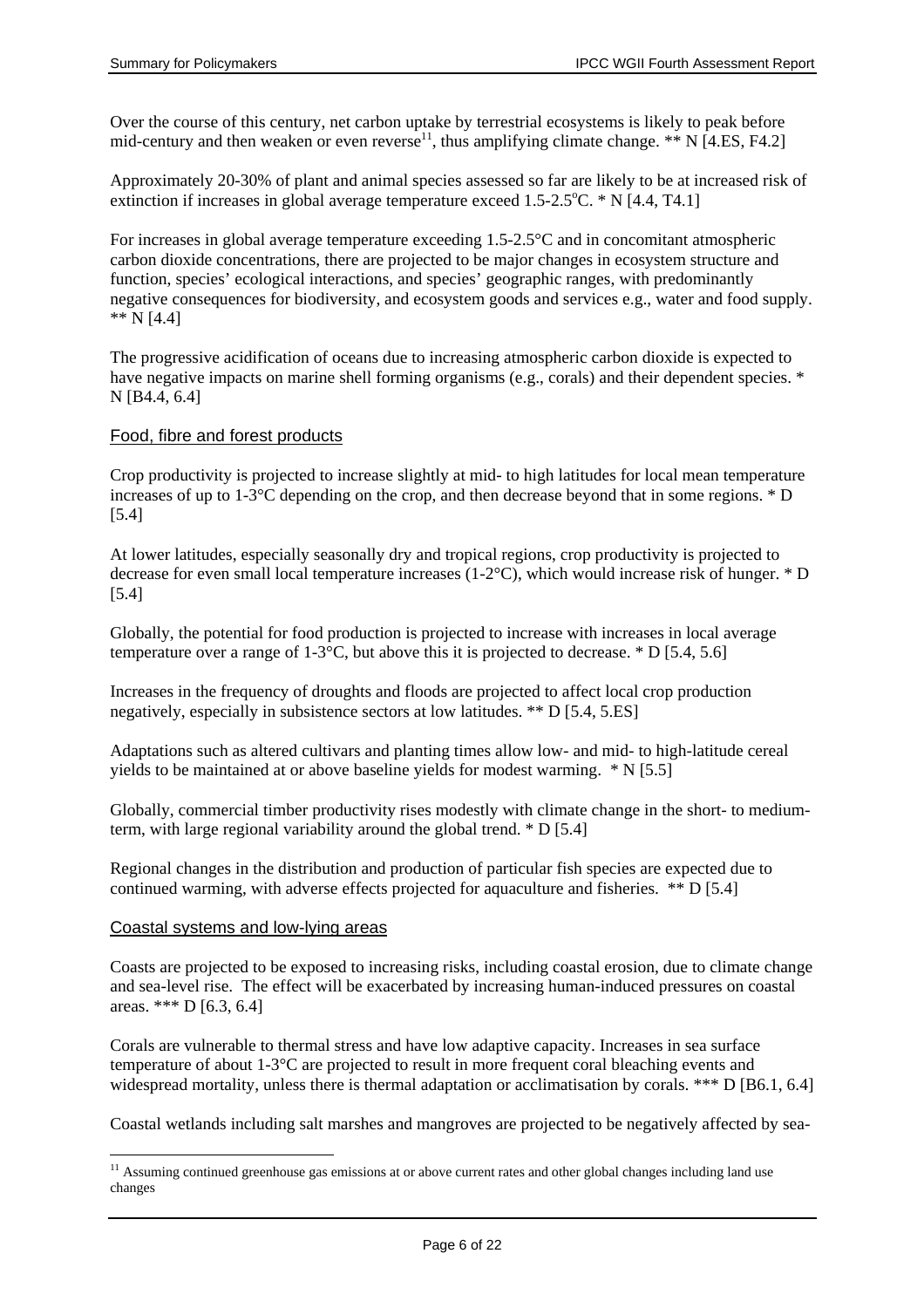level rise especially where they are constrained on their landward side, or starved of sediment. \*\*\* D [6.4]

Many millions more people are projected to be flooded every year due to sea-level rise by the 2080s. Those densely-populated and low-lying areas where adaptive capacity is relatively low, and which already face other challenges such as tropical storms or local coastal subsidence, are especially at risk. The numbers affected will be largest in the mega-deltas of Asia and Africa while small islands are especially vulnerable. \*\*\* D [6.4]

Adaptation for coasts will be more challenging in developing countries than in developed countries, due to constraints on adaptive capacity. \*\* D [6.4, 6.5, T6.11]

#### Industry, settlement and society

Costs and benefits of climate change for industry, settlement, and society will vary widely by location and scale. In the aggregate, however, net effects will tend to be more negative the larger the change in climate. \*\* N  $[7.4, 7.6]$ 

The most vulnerable industries, settlements and societies are generally those in coastal and river flood plains, those whose economies are closely linked with climate-sensitive resources, and those in areas prone to extreme weather events, especially where rapid urbanisation is occurring. \*\* D [7.1, 7.3, 7.4, 7.5]

Poor communities can be especially vulnerable, in particular those concentrated in high-risk areas. They tend to have more limited adaptive capacities, and are more dependent on climate-sensitive resources such as local water and food supplies. \*\* N [7.2, 7.4, 5.4]

Where extreme weather events become more intense and/or more frequent, the economic and social costs of those events will increase, and these increases will be substantial in the areas most directly affected. Climate change impacts spread from directly impacted areas and sectors to other areas and sectors through extensive and complex linkages. \*\* N [7.4, 7.5]

## **Health**

 $\overline{a}$ 

Projected climate change-related exposures are likely to affect the health status of millions of people, particularly those with low adaptive capacity, through:

- increases in malnutrition and consequent disorders, with implications for child growth and development;
- increased deaths, disease and injury due to heat waves, floods, storms, fires and droughts;
- the increased burden of diarrhoeal disease;
- the increased frequency of cardio-respiratory diseases due to higher concentrations of ground level ozone related to climate change; and,
- the altered spatial distribution of some infectious disease vectors.  $**$  D [8.4, 8.ES, 8.2]

Climate change is expected to have some mixed effects, such as the decrease or increase of the range and transmission potential of malaria in Africa. \*\* D [8.4]

Studies in temperate areas<sup>12</sup> have shown that climate change is projected to bring some benefits, such as fewer deaths from cold exposure. Overall it is expected that these benefits will be outweighed by the negative health effects of rising temperatures world-wide, especially in developing countries. \*\* D [8.4]

<sup>&</sup>lt;sup>12</sup> Studies mainly in industrialised countries.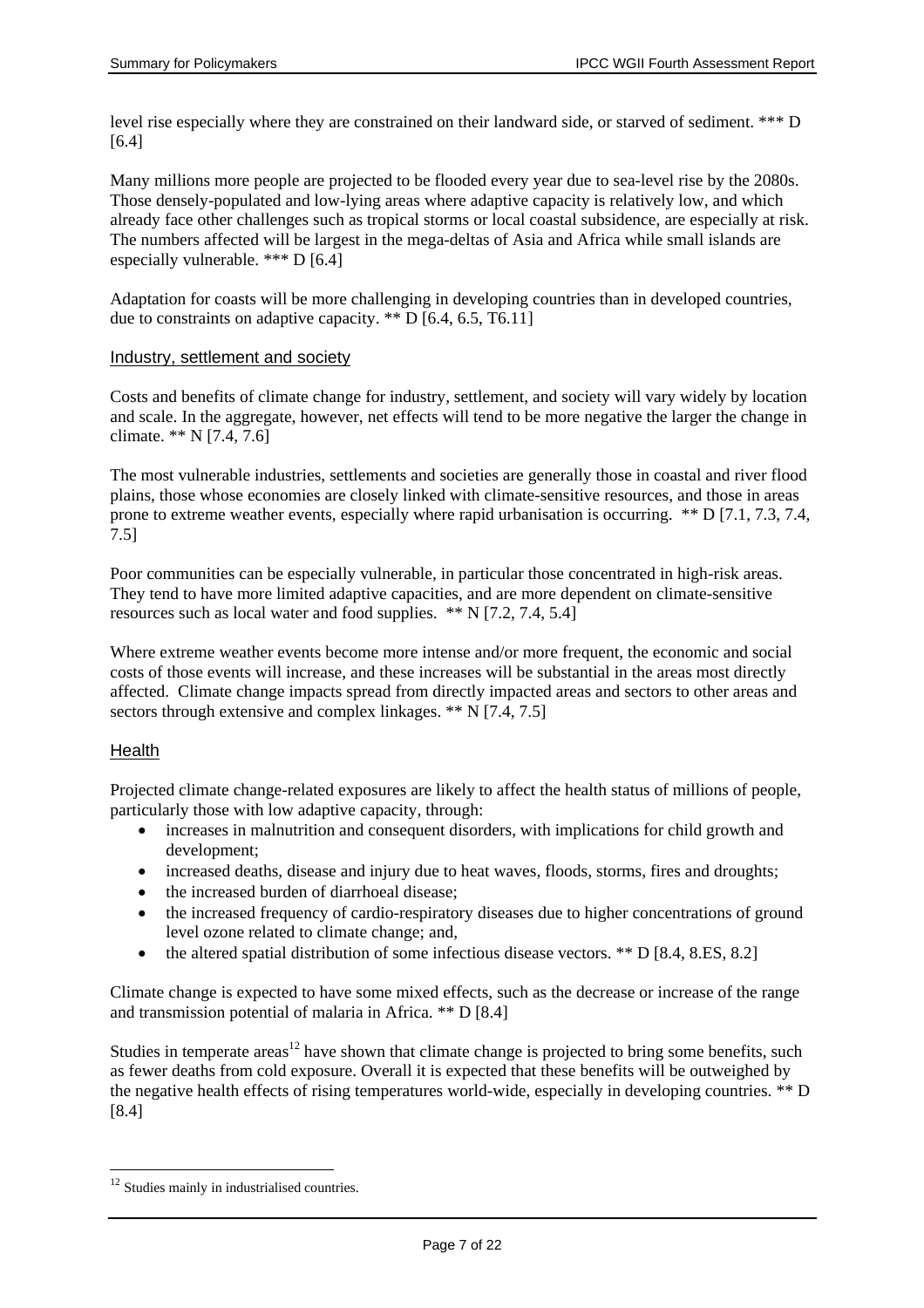The balance of positive and negative health impacts will vary from one location to another, and will alter over time as temperatures continue to rise. Critically important will be factors that directly shape the health of populations such as education, health care, public health prevention and infrastructure and economic development. \*\*\* N [8.3]

## **More specific information is now available across the regions of the world concerning the nature of future impacts, including for some places not covered in previous assessments.**

## Africa

By 2020, between 75 and 250 million people are projected to be exposed to an increase of water stress due to climate change. If coupled with increased demand, this will adversely affect livelihoods and exacerbate water-related problems. \*\* D [9.4, 3.4, 8.2, 8.4]

Agricultural production, including access to food, in many African countries and regions is projected to be severely compromised by climate variability and change. The area suitable for agriculture, the length of growing seasons and yield potential, particularly along the margins of semi-arid and arid areas, are expected to decrease. This would further adversely affect food security and exacerbate malnutrition in the continent. In some countries, yields from rain-fed agriculture could be reduced by up to 50% by 2020. \*\* N [9.2, 9.4, 9.6]

Local food supplies are projected to be negatively affected by decreasing fisheries resources in large lakes due to rising water temperatures, which may be exacerbated by continued over-fishing. \*\* N [9.4,] 5.4, 8.4]

Towards the end of the 21st century, projected sea-level rise will affect low-lying coastal areas with large populations. The cost of adaptation could amount to at least 5-10% of Gross Domestic Product (GDP). Mangroves and coral reefs are projected to be further degraded, with additional consequences for fisheries and tourism. \*\* D [9.4]

New studies confirm that Africa is one of the most vulnerable continents to climate variability and change because of multiple stresses and low adaptive capacity. Some adaptation to current climate variability is taking place, however, this may be insufficient for future changes in climate. \*\* N [9.5]

#### Asia

Glacier melt in the Himalayas is projected to increase flooding, and rock avalanches from destabilised slopes, and to affect water resources within the next two to three decades. This will be followed by decreased river flows as the glaciers recede. \* N [10.2, 10.4]

Freshwater availability in Central, South, East and Southeast Asia, particularly in large river basins, is projected to decrease due to climate change which, along with population growth and increasing demand arising from higher standards of living, could adversely affect more than a billion people by the 2050s. \*\* N [10.4]

Coastal areas, especially heavily-populated mega-delta regions in South, East and Southeast Asia, will be at greatest risk due to increased flooding from the sea and, in some mega-deltas, flooding from the rivers. \*\* D [10.4]

Climate change is projected to impinge on sustainable development of most developing countries of Asia, as it compounds the pressures on natural resources and the environment associated with rapid urbanisation, industrialisation, and economic development. \*\* D [10.5]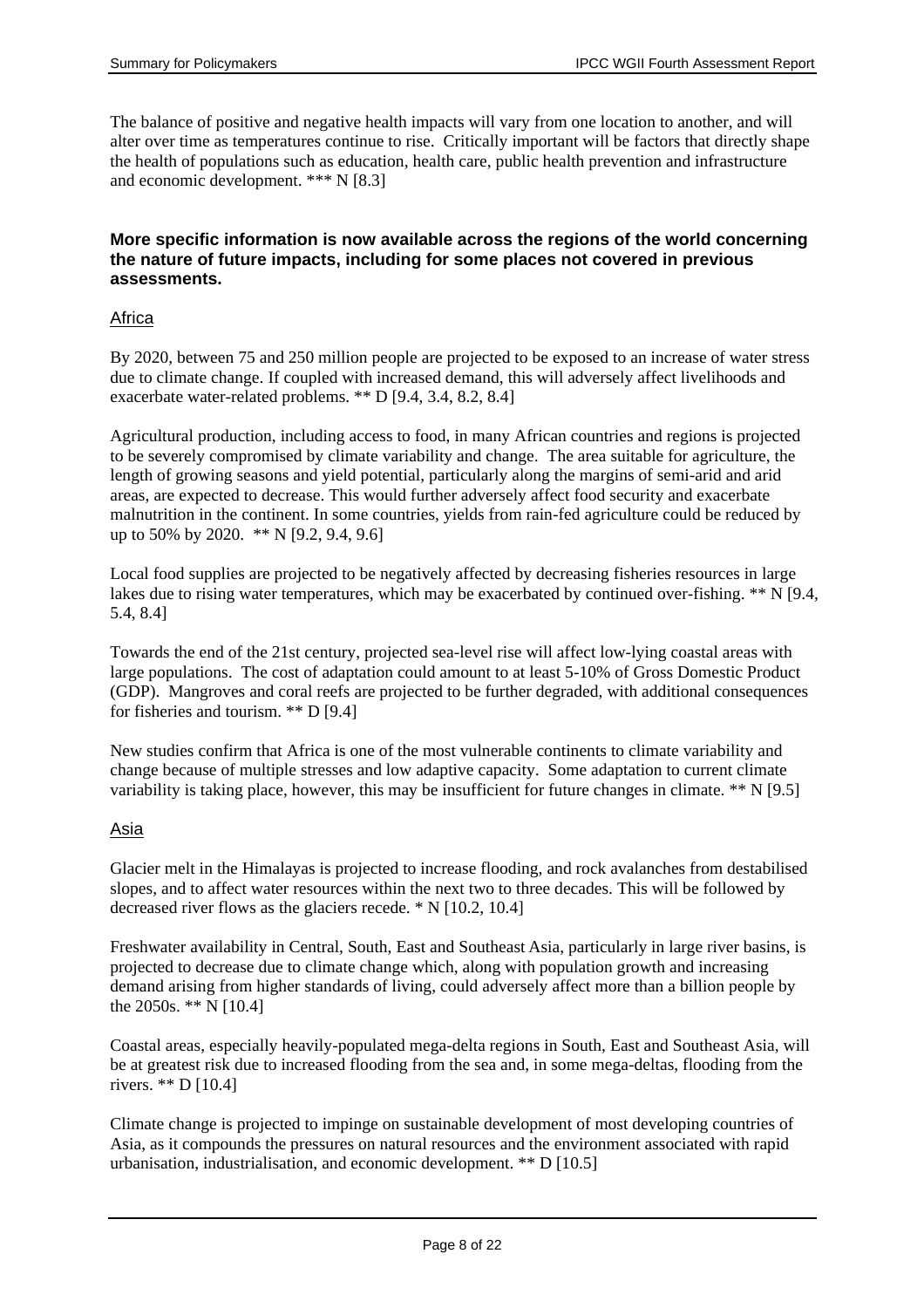It is projected that crop yields could increase up to 20% in East and Southeast Asia while they could decrease up to 30% in Central and South Asia by the mid-21st century. Taken together and considering the influence of rapid population growth and urbanisation, the risk of hunger is projected to remain very high in several developing countries. \* N [10.4]

Endemic morbidity and mortality due to diarrhoeal disease primarily associated with floods and droughts are expected to rise in East, South and Southeast Asia due to projected changes in the hydrological cycle associated with global warming. Increases in coastal water temperature would exacerbate the abundance and/or toxicity of cholera in South Asia. \*\*N [10.4]

## Australia and New Zealand

As a result of reduced precipitation and increased evaporation, water security problems are projected to intensify by 2030 in southern and eastern Australia and, in New Zealand, in Northland and some eastern regions. \*\* D [11.4]

Significant loss of biodiversity is projected to occur by 2020 in some ecologically-rich sites including the Great Barrier Reef and Queensland Wet Tropics. Other sites at risk include Kakadu wetlands, southwest Australia, sub-Antarctic islands and the alpine areas of both countries. \*\*\* D [11.4]

Ongoing coastal development and population growth in areas such as Cairns and Southeast Queensland (Australia) and Northland to Bay of Plenty (New Zealand), are projected to exacerbate risks from sea-level rise and increases in the severity and frequency of storms and coastal flooding by 2050. \*\*\* D [11.4, 11.6]

Production from agriculture and forestry by 2030 is projected to decline over much of southern and eastern Australia, and over parts of eastern New Zealand, due to increased drought and fire. However, in New Zealand, initial benefits are projected in western and southern areas and close to major rivers due to a longer growing season, less frost and increased rainfall. \*\* N [11.4]

The region has substantial adaptive capacity due to well-developed economies and scientific and technical capabilities, but there are considerable constraints to implementation and major challenges from changes in extreme events. Natural systems have limited adaptive capacity. \*\* N [11.2, 11.5]

## Europe

For the first time, wide ranging impacts of changes in current climate have been documented: retreating glaciers, longer growing seasons, shift of species ranges, and health impacts due to a heat wave of unprecedented magnitude. The observed changes described above are consistent with those projected for future climate change. \*\*\* N [12.2, 12.4, 12.6]

Nearly all European regions are anticipated to be negatively affected by some future impacts of climate change and these will pose challenges to many economic sectors. Climate change is expected to magnify regional differences in Europe's natural resources and assets. Negative impacts will include increased risk of inland flash floods, and more frequent coastal flooding and increased erosion (due to storminess and sea-level rise). The great majority of organisms and ecosystems will have difficulties adapting to climate change. Mountainous areas will face glacier retreat, reduced snow cover and winter tourism, and extensive species losses (in some areas up to 60% under high emission scenarios by 2080). \*\*\* D [12.4]

In Southern Europe, climate change is projected to worsen conditions (high temperatures and drought) in a region already vulnerable to climate variability, and to reduce water availability, hydropower potential, summer tourism and, in general, crop productivity. It is also projected to increase health risks due to heat waves and the frequency of wildfires. \*\* D [12.2, 12.4, 12.7]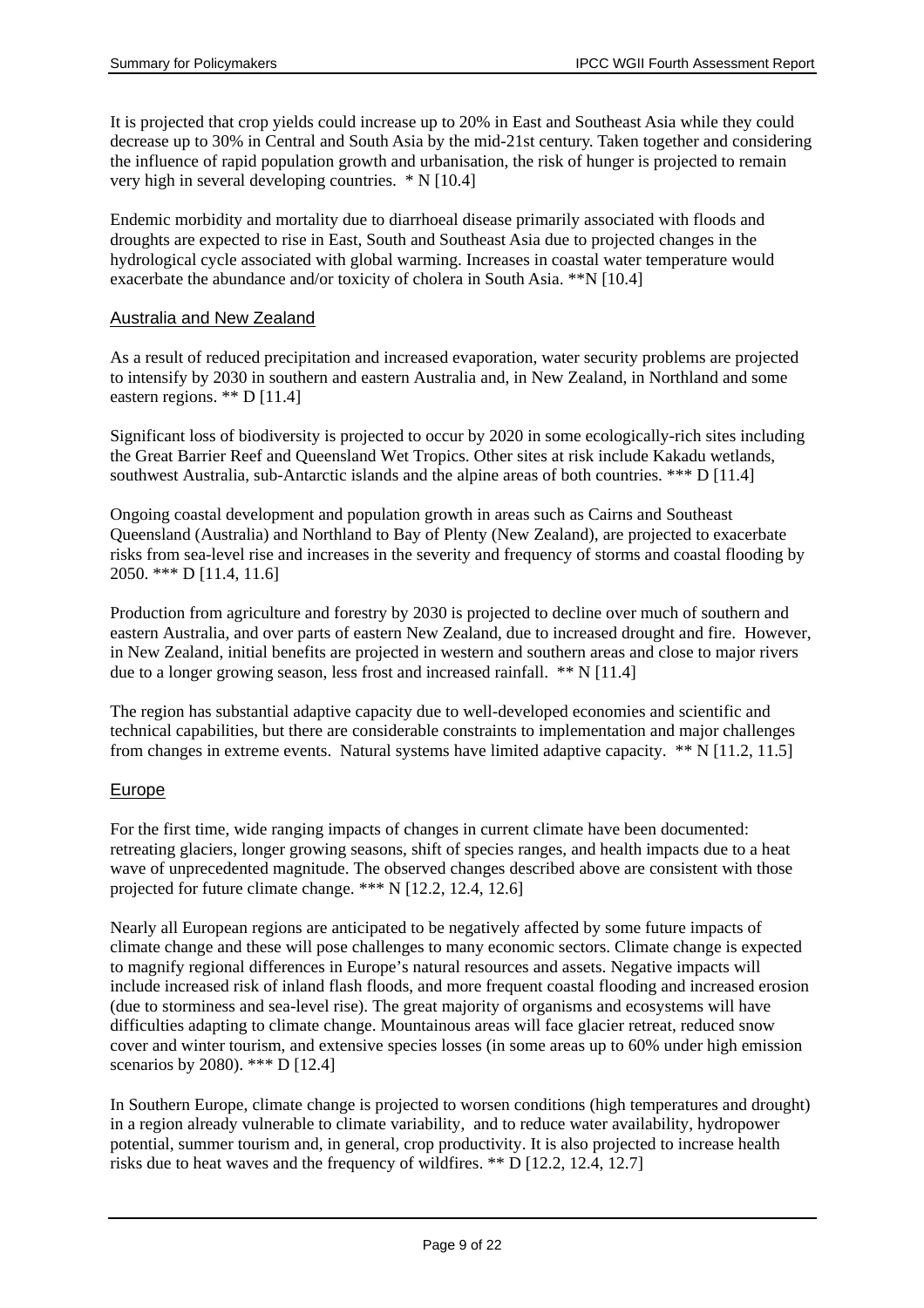In Central and Eastern Europe, summer precipitation is projected to decrease, causing higher water stress. Health risks due to heat waves are projected to increase. Forest productivity is expected to decline and the frequency of peatland fires to increase. \*\* D [12.4]

In Northern Europe, climate change is initially projected to bring mixed effects, including some benefits such as reduced demand for heating, increased crop yields and increased forest growth. However, as climate change continues, its negative impacts (including more frequent winter floods, endangered ecosystems and increasing ground instability) are likely to outweigh its benefits. \*\* D [12.4]

Adaptation to climate change is likely to benefit from experience gained in reaction to extreme climate events, by specifically implementing proactive climate change risk management adaptation plans. \*\*\* N [12.5]

## Latin America

By mid-century, increases in temperature and associated decreases in soil water are projected to lead to gradual replacement of tropical forest by savanna in eastern Amazonia. Semi-arid vegetation will tend to be replaced by arid-land vegetation. There is a risk of significant biodiversity loss through species extinction in many areas of tropical Latin America*.* \*\* D [13.4]

In drier areas, climate change is expected to lead to salinisation and desertification of agricultural land. Productivity of some important crops is projected to decrease and livestock productivity to decline, with adverse consequences for food security. In temperate zones soybean yields are projected to increase. \*\* N [13.4, 13.7]

Sea-level rise is projected to cause increased risk of flooding in low-lying areas. Increases in sea surface temperature due to climate change are projected to have adverse effects on Mesoamerican coral reefs, and cause shifts in the location of south-east Pacific fish stocks. \*\* N [13.4, 13.7]

Changes in precipitation patterns and the disappearance of glaciers are projected to significantly affect water availability for human consumption, agriculture and energy generation. \*\* D [13.4]

Some countries have made efforts to adapt, particularly through conservation of key ecosystems, early warning systems, risk management in agriculture, strategies for flood drought and coastal management, and disease surveillance systems. However, the effectiveness of these efforts is outweighed by: lack of basic information, observation and monitoring systems; lack of capacity building and appropriate political, institutional and technological frameworks; low income; and settlements in vulnerable areas, among others. \*\* D [13.2]

#### North America

Warming in western mountains is projected to cause decreased snowpack, more winter flooding, and reduced summer flows, exacerbating competition for over-allocated water resources. \*\*\* D [14.4, B14.2]

Disturbances from pests, diseases, and fire are projected to have increasing impacts on forests, with an extended period of high fire risk and large increases in area burned. \*\*\* N [14.4, B14.1]

Moderate climate change in the early decades of the century is projected to increase aggregate yields of rain-fed agriculture by 5-20%, but with important variability among regions. Major challenges are projected for crops that are near the warm end of their suitable range or depend on highly utilised water resources. \*\* D [14.4]

Cities that currently experience heat waves are expected to be further challenged by an increased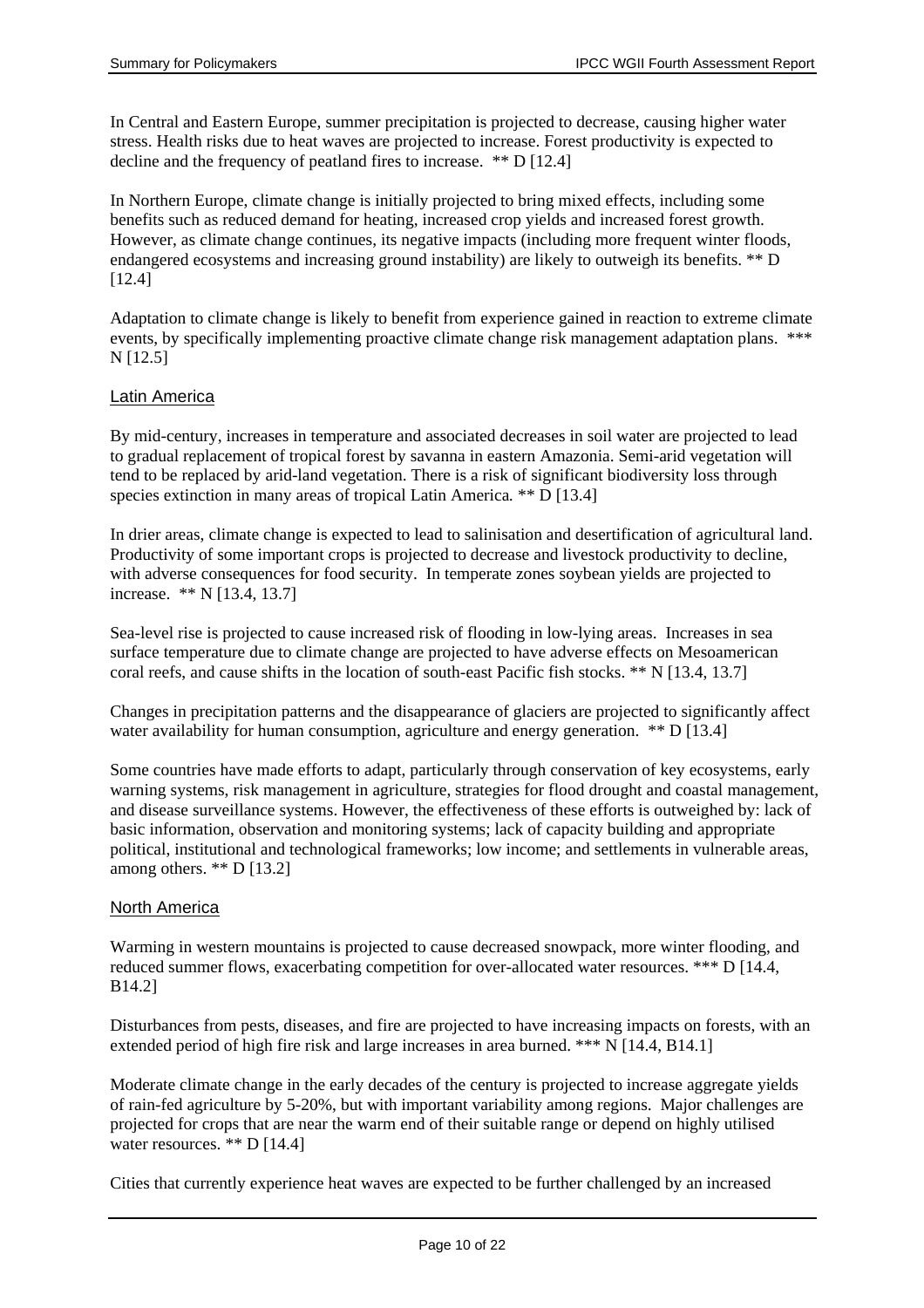number, intensity and duration of heat waves during the course of the century, with potential for adverse health impacts. Elderly populations are most at risk. \*\*\* D [14.4].

Coastal communities and habitats will be increasingly stressed by climate change impacts interacting with development and pollution. Population growth and the rising value of infrastructure in coastal areas increase vulnerability to climate variability and future climate change, with losses projected to increase if the intensity of tropical storms increases. Current adaptation is uneven and readiness for increased exposure is low. \*\*\* N [14.4]

## Polar Regions

In the Polar Regions, the main projected biophysical effects are reductions in thickness and extent of glaciers and ice sheets, and changes in natural ecosystems with detrimental effects on many organisms including migratory birds, mammals and higher predators. In the Arctic, additional impacts include reductions in the extent of sea ice and permafrost, increased coastal erosion, and an increase in the depth of permafrost seasonal thawing. \*\* D [15.3, 15.4, 15.2]

For Arctic human communities, impacts, particularly resulting from changing snow and ice conditions, are projected to be mixed. Detrimental impacts would include those on infrastructure and traditional indigenous ways of life. \*\* D [15.4]

Beneficial impacts would include reduced heating costs and more navigable northern sea routes. \* D [15.4]

In both polar regions, specific ecosystems and habitats are projected to be vulnerable, as climatic barriers to species' invasions are lowered. \*\* D [15.6, 15.4]

Arctic human communities are already adapting to climate change, but both external and internal stressors challenge their adaptive capacities. Despite the resilience shown historically by Arctic indigenous communities, some traditional ways of life are being threatened and substantial investments are needed to adapt or re-locate physical structures and communities. \*\* D [15.ES, 15.4, 15.5, 15.7]

#### Small islands

Small islands, whether located in the tropics or higher latitudes, have characteristics which make them especially vulnerable to the effects of climate change, sea level rise and extreme events. \*\*\* D [16.1, 16.5]

Deterioration in coastal conditions, for example through erosion of beaches and coral bleaching, is expected to affect local resources, e.g., fisheries, and reduce the value of these destinations for tourism.  $*$  D [16.4]

Sea-level rise is expected to exacerbate inundation, storm surge, erosion and other coastal hazards, thus threatening vital infrastructure, settlements and facilities that support the livelihood of island communities. \*\*\* D [16.4]

Climate change is projected by the mid-century to reduce water resources in many small islands, e.g., in the Caribbean and Pacific, to the point where they become insufficient to meet demand during low rainfall periods. \*\*\* D [16.4]

With higher temperatures, increased invasion by non-native species is expected to occur, particularly on middle and high-latitude islands. \*\* N [16.4]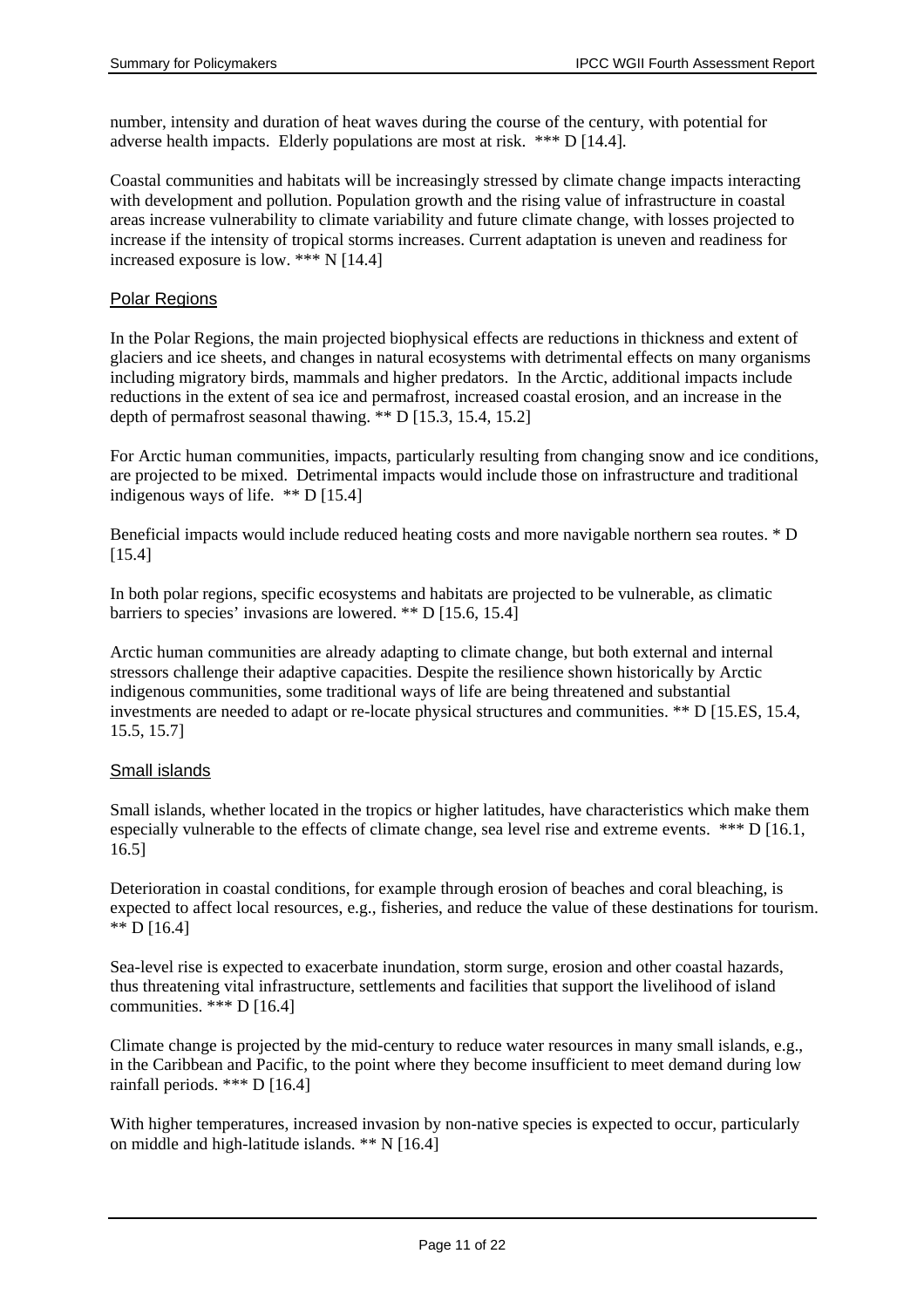## **Magnitudes of impact can now be estimated more systematically for a range of possible increases in global average temperature.**

Since the IPCC Third Assessment, many additional studies, particularly in regions that previously had been little researched, have enabled a more systematic understanding of how the timing and magnitude of impacts may be affected by changes in climate and sea level associated with differing amounts and rates of change in global average temperature.

Examples of this new information are presented in Table SPM-1. Entries have been selected which are judged to be relevant for people and the environment and for which there is high confidence in the assessment. All entries of impact are drawn from chapters of the Assessment, where more detailed information is available.

Depending on circumstances, some of these impacts could be associated with 'key vulnerabilities', based on a number of criteria in the literature (magnitude, timing, persistence/reversibility, the potential for adaptation, distributional aspects, likelihood and "importance" of the impacts). Assessment of potential key vulnerabilities is intended to provide information on rates and levels of climate change to help decision-makers make appropriate responses to the risks of climate change [19.ES, 19.1].

The 'reasons for concern' identified in the Third Assessment remain a viable framework for considering key vulnerabilities. Recent research has updated some of the findings from the Third Assessment [19.3].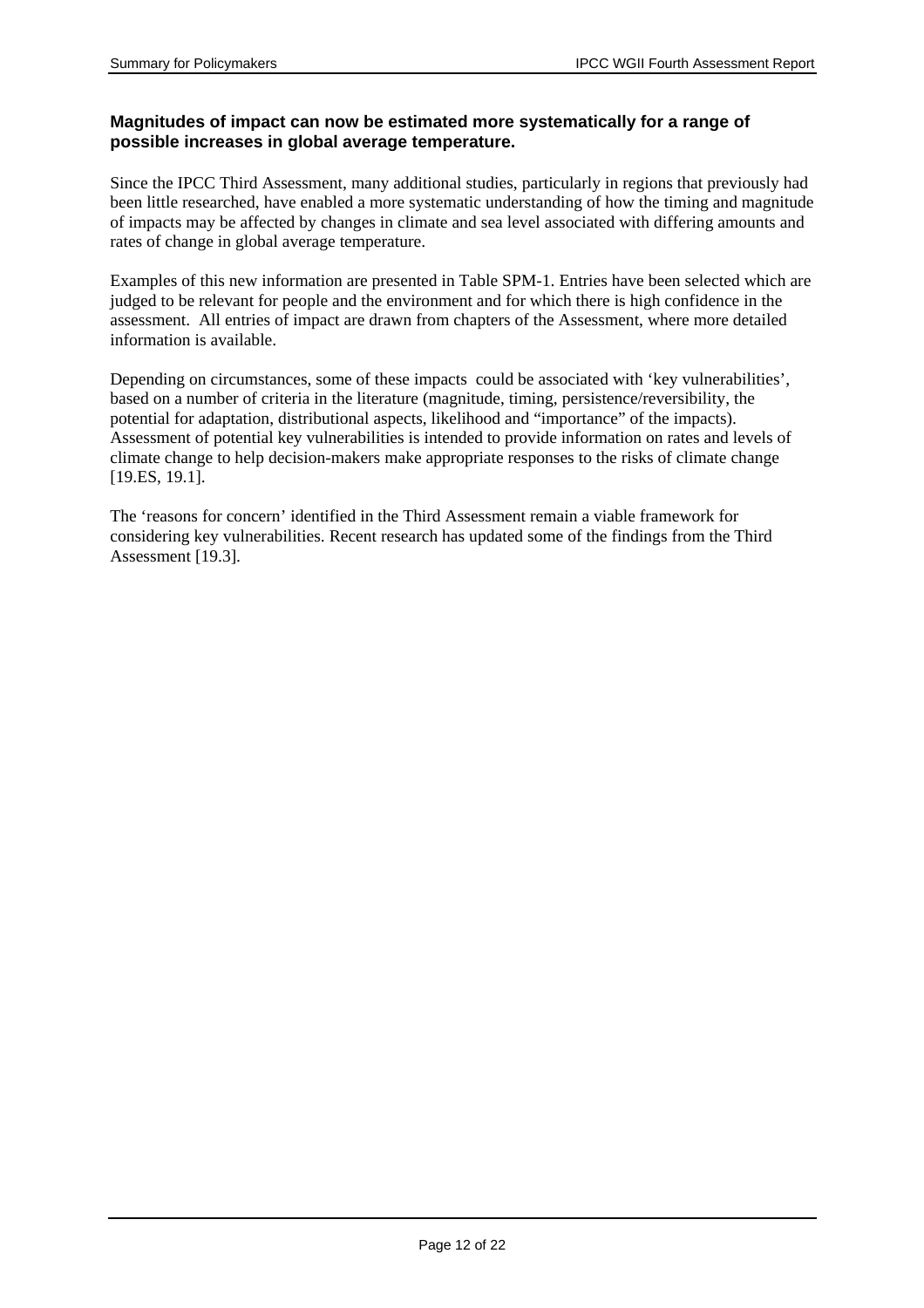# **Key impacts as a function of increasing global average temperature change**

(Impacts will vary by extent of adaptation, rate of temperature change, and socio-economic pathway)

| Global mean annual temperature change relative to 1980-1999 (°C) |                                                   |                                                                                                  |                                |                                                                                                                                                         |                  |                                         |
|------------------------------------------------------------------|---------------------------------------------------|--------------------------------------------------------------------------------------------------|--------------------------------|---------------------------------------------------------------------------------------------------------------------------------------------------------|------------------|-----------------------------------------|
|                                                                  | 0                                                 | $\mathfrak{p}$                                                                                   |                                |                                                                                                                                                         |                  | $5^{\circ}$ C                           |
|                                                                  |                                                   | Increased water availability in moist tropics and high latitudes $\frac{1}{1}$ = $\frac{1}{1}$ = |                                |                                                                                                                                                         |                  | 3.4.1, 3.4.3                            |
| <b>WATER</b>                                                     |                                                   |                                                                                                  |                                | Decreasing water availability and increasing drought in mid-latitudes and semi-arid low latitudes $-\rightarrow$ $-$                                    |                  | 3.ES, 3.4.1, 3.4.3                      |
|                                                                  |                                                   |                                                                                                  |                                |                                                                                                                                                         |                  |                                         |
|                                                                  |                                                   |                                                                                                  |                                |                                                                                                                                                         |                  | 3.5.1, T3.3, 20.6.2, TS.B5              |
|                                                                  |                                                   |                                                                                                  | Up to 30% of species at ______ | Significant <sup>†</sup> extinctions                                                                                                                    |                  | 4.ES. 4.4.11                            |
|                                                                  |                                                   |                                                                                                  | increasing risk of extinction  |                                                                                                                                                         | around the globe |                                         |
|                                                                  |                                                   |                                                                                                  |                                | Increased coral bleaching - Most corals bleached - Widespread coral mortality - - - - - -                                                               |                  | T4.1, F4.4, B4.4,<br>6.4.1, 6.6.5, B6.1 |
| <b>ECOSYSTEMS</b>                                                |                                                   |                                                                                                  |                                | Terrestrial biosphere tends toward a net carbon source as:<br>$\sim$ 15% $\longrightarrow$ $\sim$ 40% of ecosystems affected $\equiv$ $\equiv$ $\equiv$ |                  | 4.ES. T4.1. F4.2.                       |
|                                                                  | Increasing species range shifts and wildfire risk |                                                                                                  |                                |                                                                                                                                                         |                  | F4.4<br>4.2.2, 4.4.1, 4.4.4,            |
|                                                                  |                                                   |                                                                                                  |                                |                                                                                                                                                         |                  | 4.4.5, 4.4.6, 4.4.10,<br>B4.5           |
|                                                                  |                                                   |                                                                                                  | overturning circulation        | Ecosystem changes due to weakening of the meridional $\equiv$                                                                                           |                  | 19.3.5                                  |
|                                                                  |                                                   |                                                                                                  |                                | Complex, localised negative impacts on small holders, subsistence farmers and fishers $-$                                                               |                  | 5.ES, 5.4.7                             |
|                                                                  |                                                   |                                                                                                  |                                |                                                                                                                                                         |                  |                                         |
| <b>FOOD</b>                                                      |                                                   |                                                                                                  |                                | Tendencies for cereal productivity<br>to decrease in low latitudes<br>to decrease in low latitudes<br>decreases in low latitudes                        |                  | 5.ES, 5.4.2, F5.2                       |
|                                                                  |                                                   | to increase at mid- to high latitudes                                                            |                                | decrease in some regions                                                                                                                                |                  | 5.ES, 5.4.2, F5.2                       |
|                                                                  |                                                   |                                                                                                  |                                |                                                                                                                                                         |                  |                                         |
|                                                                  |                                                   | Increased damage from floods and storms $\frac{1}{1}$ = $\frac{1}{1}$ = $\frac{1}{1}$ =          |                                | --------<br>About 30% of                                                                                                                                |                  | 6.ES, 6.3.2, 6.4.1,<br>6.4.2            |
| <b>COASTS</b>                                                    |                                                   |                                                                                                  |                                | global coastal<br>wetlands lost                                                                                                                         |                  | 6.4.1                                   |
|                                                                  |                                                   |                                                                                                  |                                | Millions more people could experience $\_\_$ $\_\_$ $\_\_$ $\_\_$                                                                                       |                  |                                         |
|                                                                  |                                                   |                                                                                                  | coastal flooding each year     |                                                                                                                                                         |                  | T6.6, F6.8, TS.B5                       |
|                                                                  |                                                   |                                                                                                  |                                | Increasing burden from malnutrition, diarrhoeal, cardio-respiratory, and infectious diseases $\rightarrow -$                                            |                  | 8.ES, 8.4.1, 8.7,                       |
| <b>HEALTH</b>                                                    |                                                   |                                                                                                  |                                |                                                                                                                                                         |                  | T8.2, T8.4<br>8.ES. 8.2.2. 8.2.3.       |
|                                                                  |                                                   | Increased morbidity and mortality from heat waves, floods, and droughts =                        |                                |                                                                                                                                                         |                  | 8.4.1.8.4.2.8.7.<br>T8.3, F8.3          |
|                                                                  |                                                   | Changed distribution of some disease vectors $- -$                                               |                                |                                                                                                                                                         |                  | 8.ES. 8.2.8. 8.7.<br><b>B8.4</b>        |
|                                                                  |                                                   |                                                                                                  |                                | Substantial burden on health services $- -$                                                                                                             |                  | 8.6.1                                   |
|                                                                  | $\Omega$                                          | 1                                                                                                | $\overline{2}$                 |                                                                                                                                                         |                  | $5^{\circ}$ C                           |
| Global mean annual temperature change relative to 1980-1999 (°C) |                                                   |                                                                                                  |                                |                                                                                                                                                         |                  |                                         |
|                                                                  |                                                   |                                                                                                  |                                | $\hat{L}$ Classificate to define displays as assumptions $400$                                                                                          |                  |                                         |

Significant is defined here as more than 40%.

<sup>‡</sup> Based on average rate of sea level rise of 4.2 mm/year from 2000 to 2080.

**Table SPM-1.** Illustrative examples of global impacts projected for climate changes (and sea-level and atmospheric carbon dioxide where relevant) associated with different amounts of increase in global average surface temperature in the 21st century [T20.7]. The black lines link impacts, dotted arrows indicate impacts continuing with increasing temperature. Entries are placed so that the left hand side of text indicates approximate onset of a given impact. Quantitative entries for water scarcity and flooding represent the additional impacts of climate change relative to the conditions projected across the range of Special Report on Scenarios (SRES) scenarios A1FI, A2, B1 and B2 (see Endbox 3). Adaptation to climate change is not included in these estimations. All entries are from published studies recorded in the chapters of the Assessment. Sources are given in the right hand column of the Table. Confidence levels for all statements are high.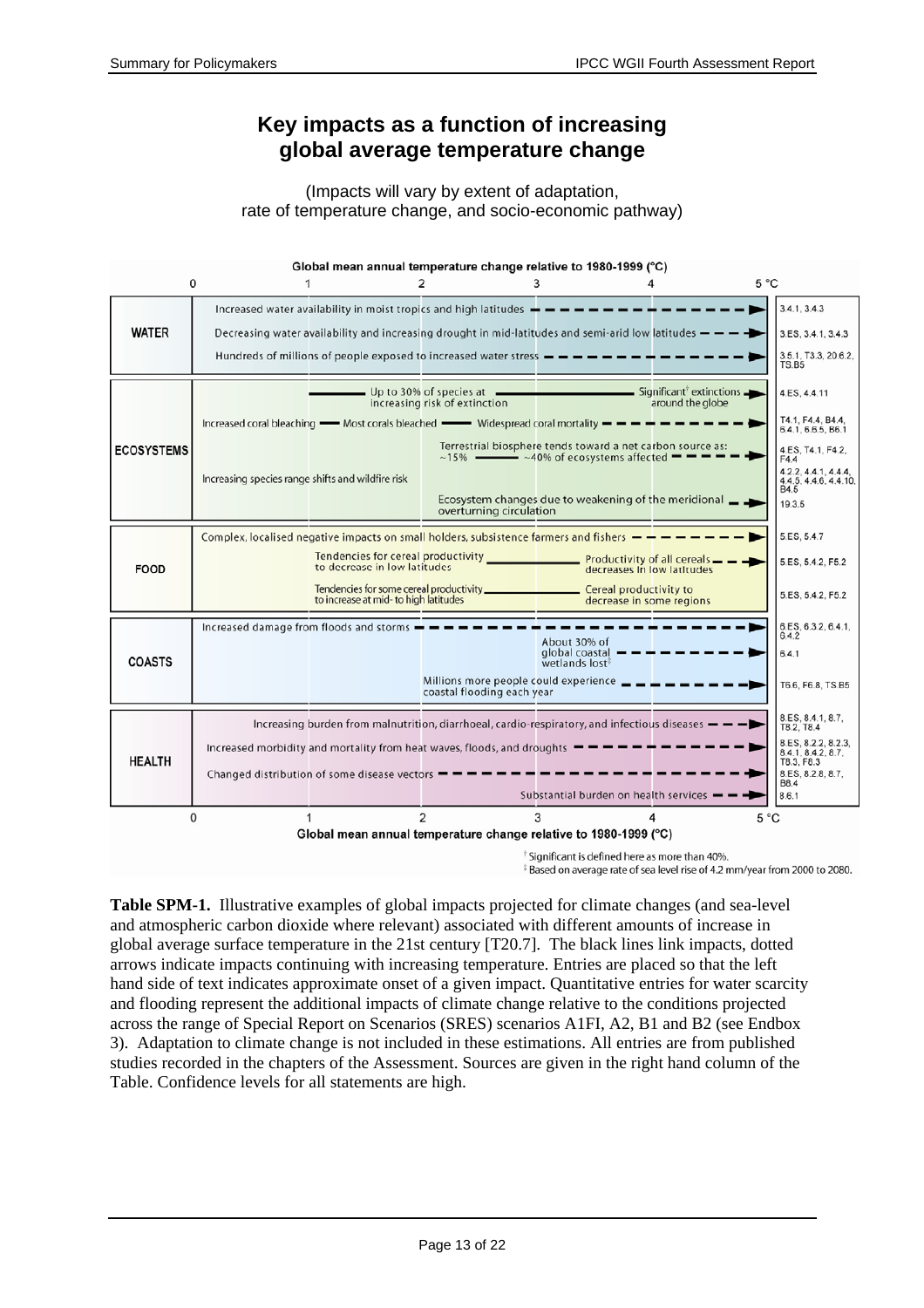## **Impacts due to altered frequencies and intensities of extreme weather, climate, and sea level events are very likely to change.**

Since the IPCC Third Assessment, confidence has increased that some weather events and extremes will become more frequent, more widespread and/or more intense during the 21st century; and more is known about the potential effects of such changes. A selection of these is presented in Table SPM-2.

| Phenomenon <sup>a</sup><br>and direction<br>of trend                                                                        | <b>Likelihood of</b><br><b>future trends</b><br>based on<br>projections<br>for 21st<br>century<br>using SRES<br>scenarios | Examples of major projected impacts by sector                                                                                             |                                                                                                                                           |                                                                                                                                                        |                                                                                                                                                                                                          |
|-----------------------------------------------------------------------------------------------------------------------------|---------------------------------------------------------------------------------------------------------------------------|-------------------------------------------------------------------------------------------------------------------------------------------|-------------------------------------------------------------------------------------------------------------------------------------------|--------------------------------------------------------------------------------------------------------------------------------------------------------|----------------------------------------------------------------------------------------------------------------------------------------------------------------------------------------------------------|
|                                                                                                                             |                                                                                                                           | Agriculture,<br>forestry and<br>ecosystems<br>[4.4, 5.4]                                                                                  | Water<br>resources [3.4]                                                                                                                  | <b>Human health</b><br>[8.2]                                                                                                                           | Industry,<br>settlement and<br>society [7.4]                                                                                                                                                             |
| Over most land<br>areas, warmer<br>and fewer cold<br>days and nights,<br>warmer and more<br>frequent hot days<br>and nights | <b>Virtually</b><br>certain <sup>b</sup>                                                                                  | Increased yields<br>in colder<br>environments:<br>decreased<br>yields in warmer<br>environments:<br>increased insect<br>outbreaks         | Effects on water<br>resources<br>relying on snow<br>melt; effects on<br>some water<br>supply                                              | Reduced<br>human<br>mortality from<br>decreased<br>cold exposure                                                                                       | Reduced energy<br>demand for<br>heating; increased<br>demand for<br>cooling; declining<br>air quality in cities;<br>reduced disruption<br>to transport due to<br>snow, ice; effects<br>on winter tourism |
| Warm spells/heat<br>waves.<br>Frequency<br>increases over<br>most land areas                                                | <b>Very likely</b>                                                                                                        | Reduced yields<br>in warmer<br>regions due to<br>heat stress; wild<br>fire danger<br>increase                                             | Increased water<br>demand; water<br>quality<br>problems, e.g.,<br>algal blooms                                                            | Increased risk<br>of heat-related<br>mortality,<br>especially for<br>the elderly,<br>chronically<br>sick, very<br>young and<br>socially-<br>isolated   | Reduction in<br>quality of life for<br>people in warm<br>areas without<br>appropriate<br>housing; impacts<br>on elderly, very<br>young and poor.                                                         |
| <b>Heavy</b><br>precipitation<br>events.<br>Frequency<br>increases over<br>most areas                                       | <b>Very likely</b>                                                                                                        | Damage to<br>crops; soil<br>erosion, inability<br>to cultivate land<br>due to water<br>logging of soils                                   | Adverse effects<br>on quality of<br>surface and<br>groundwater;<br>contamination of<br>water supply;<br>water scarcity<br>may be relieved | Increased risk<br>of deaths.<br>injuries,<br>infectious,<br>respiratory and<br>skin diseases                                                           | Disruption of<br>settlements,<br>commerce,<br>transport and<br>societies due to<br>flooding; pressures<br>on urban and rural<br>infrastructures:<br>loss of property                                     |
| Area affected by<br>drought<br>increases                                                                                    | Likely                                                                                                                    | Land<br>degradation,<br>lower<br>yields/crop<br>damage and<br>failure;<br>increased<br>livestock deaths;<br>increased risk of<br>wildfire | More<br>widespread<br>water stress                                                                                                        | Increased risk<br>of food and<br>water<br>shortage;<br>increased risk<br>of malnutrition;<br>increased risk<br>of water- and<br>food-borne<br>diseases | Water shortages<br>for settlements,<br>industry and<br>societies; reduced<br>hydropower<br>generation<br>potentials;<br>potential for<br>population<br>migration                                         |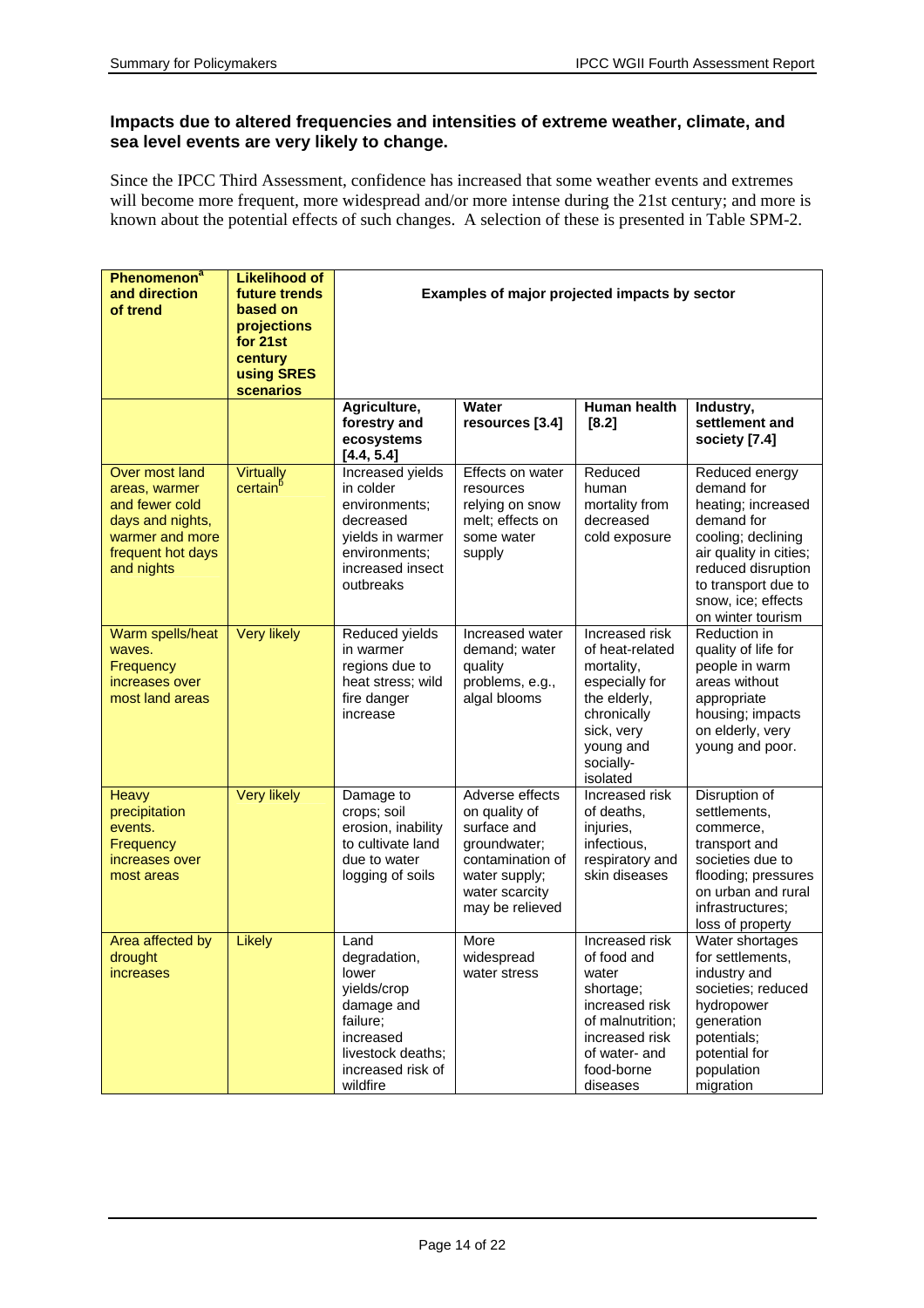| Intense tropical<br>cyclone activity<br>increases                                         | Likely     | Damage to<br>crops; windthrow<br>(uprooting) of<br>trees; damage to<br>coral reefs | Power outages<br>cause<br>disruption of<br>public water<br>supply        | Increased risk of<br>deaths, injuries,<br>water- and food-<br>borne diseases;<br>post-traumatic<br>stress disorders | Disruption by flood and<br>high winds; withdrawal of<br>risk coverage in vulnerable<br>areas by private insurers,<br>potential for population<br>migrations, loss of<br>property |
|-------------------------------------------------------------------------------------------|------------|------------------------------------------------------------------------------------|--------------------------------------------------------------------------|---------------------------------------------------------------------------------------------------------------------|----------------------------------------------------------------------------------------------------------------------------------------------------------------------------------|
| Increased<br>incidence of<br>extreme high<br>sea level<br>(excludes)<br>$t$ sunamis $)^c$ | $Likelv^d$ | Salinisation of<br>irrigation water,<br>estuaries and<br>freshwater<br>systems     | Decreased<br>freshwater<br>availability due<br>to saltwater<br>intrusion | Increased risk of<br>deaths and<br>injuries by<br>drowning in<br>floods; migration-<br>related health<br>effects    | Costs of coastal protection<br>versus costs of land-use<br>relocation; potential for<br>movement of populations<br>and infrastructure; also<br>see tropical cyclones<br>above    |

<sup>a</sup> See Working Group I Fourth Assessment Table 3.7 for further details regarding definitions b<br>b Warming of the most extreme days and nights each year company of the most extense it.

Extreme high sea level depends on average sea level and on regional weather systems. It is defined as the highest 1% of hourly values of observed sea level at a station for a given reference period.

 $d$  In all scenarios, the projected global average sea level at 2100 is higher than in the reference period [Working Group I Fourth Assessment 10.6]. The effect of changes in regional weather systems on sea level extremes has not been assessed.

**Table SPM-2.** Examples of possible impacts of climate change due to changes in extreme weather and climate events, based on projections to the mid to late 21st century. These do not take into account any changes or developments in adaptive capacity. Examples of all entries are to be found in chapters in the full Assessment (see source at top of columns). The first two columns of this table (shaded yellow) are taken directly from the Working Group I Fourth Assessment (Table SPM-2). The likelihood estimates in Column 2 relate to the phenomena listed in Column 1. The direction of trend and likelihood of phenomena are for IPCC SRES projections of climate change.

## **Some large-scale climate events have the potential to cause very large impacts, especially after the 21st century.**

Very large sea-level rises that would result from widespread deglaciation of Greenland and West Antarctic ice sheets imply major changes in coastlines and ecosystems, and inundation of low-lying areas, with greatest effects in river deltas. Relocating populations, economic activity, and infrastructure would be costly and challenging. There is medium confidence that at least partial deglaciation of the Greenland ice sheet, and possibly the West Antarctic ice sheet, would occur over a period of time ranging from centuries to millennia for a global average temperature increase of 1-4°C (relative to 1990-2000), causing a contribution to sea level rise of 4-6 m or more. The complete melting of the Greenland ice sheet and the West Antarctic ice sheet would lead to a contribution to sea-level rise of up to 7 m and about 5 m, respectively [Working Group I Fourth Assessment 6.4, 10.7; Working Group II Fourth Assessment 19.3].

Based on climate model results, it is very unlikely that the Meridional Overturning Circulation (MOC) in the North Atlantic will undergo a large abrupt transition during the 21st century. Slowing of the MOC this century is very likely, but temperatures over the Atlantic and Europe are projected to increase nevertheless, due to global warming. Impacts of large-scale and persistent changes in the MOC are likely to include changes to marine ecosystem productivity, fisheries, ocean carbon dioxide uptake, oceanic oxygen concentrations and terrestrial vegetation [Working Group I Fourth Assessment 10.3, 10.7; Working Group II Fourth Assessment 12.6, 19.3].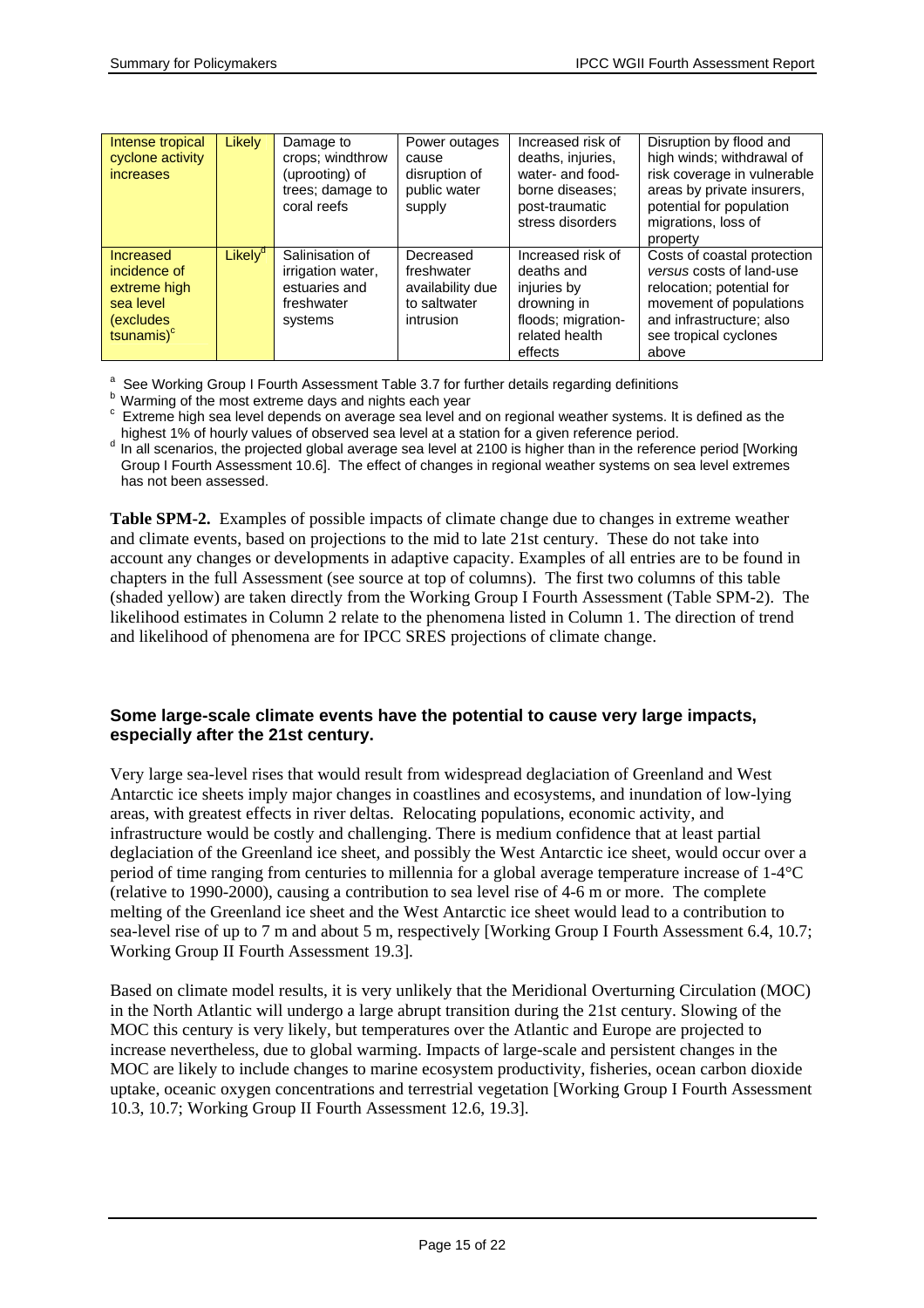## **Impacts of climate change will vary regionally but, aggregated and discounted to the present, they are very likely to impose net annual costs which will increase over time as global temperatures increase.**

This Assessment makes it clear that the impacts of future climate change will be mixed across regions. For increases in global mean temperature of less than 1-3<sup>o</sup>C above 1990 levels, some impacts are projected to produce benefits in some places and some sectors, and produce costs in other places and other sectors. It is, however, projected that some low latitude and polar regions will experience net costs even for small increases in temperature. It is very likely that all regions will experience either declines in net benefits or increases in net costs for increases in temperature greater than about 2-3°C [9.ES, 9.5, 10.6, T109, 15.3, 15.ES]. These observations confirm evidence reported in the Third Assessment that, while developing countries are expected to experience larger percentage losses, global mean losses could be  $1-5\%$  GDP for  $4^{\circ}$ C of warming [F20.3].

Many estimates of aggregate net economic costs of damages from climate change across the globe (i.e., the social cost of carbon (SCC), expressed in terms of future net benefits and costs that are discounted to the present) are now available. Peer-reviewed estimates of the SCC for 2005 have an average value of US\$43 per tonne of carbon (tC) (i.e., US\$12 per tonne of carbon dioxide) but the range around this mean is large. For example, in a survey of 100 estimates, the values ran from US\$-10 per tonne of carbon (US\$-3 per tonne of carbon dioxide) up to US\$350/tC (US\$95 per tonne of carbon dioxide) [20.6].

The large ranges of SCC are due in the large part to differences in assumptions regarding climate sensitivity, response lags, the treatment of risk and equity, economic and non-economic impacts, the inclusion of potentially catastrophic losses and discount rates. It is very likely that globallyaggregated figures underestimate the damage costs because they cannot include many non-quantifiable impacts. Taken as a whole, the range of published evidence indicates that the net damage costs of climate change are likely to be significant and to increase over time [T20.3, 20.6, F20.4].

It is virtually certain that aggregate estimates of costs mask significant differences in impacts across sectors, regions, countries, and populations. In some locations and amongst some groups of people with high exposure, high sensitivity, and/or low adaptive capacity, net costs will be significantly larger than the global aggregate [20.6, 20.ES, 7.4].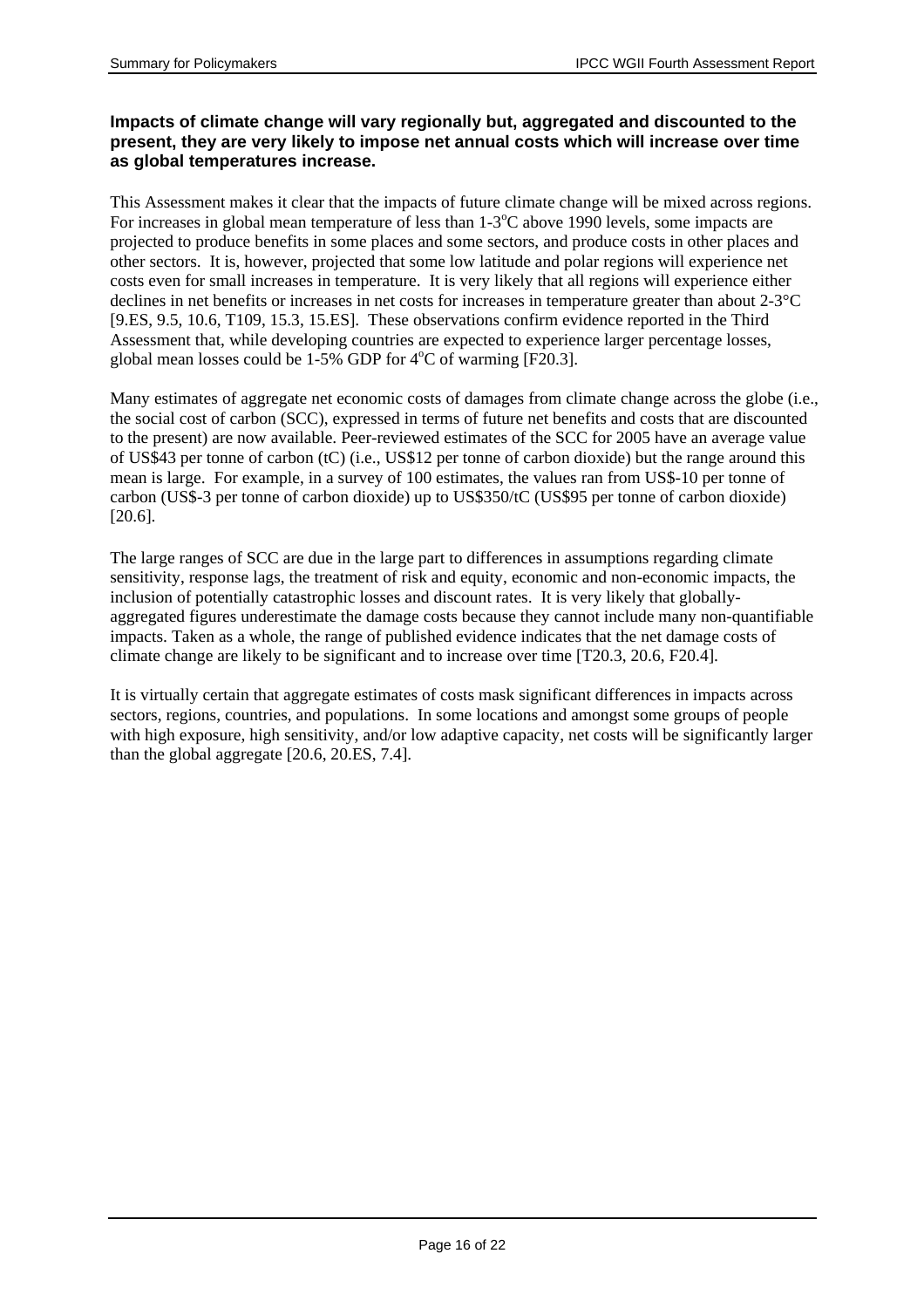# **D. Current knowledge about responding to climate change**

## **Some adaptation is occurring now, to observed and projected future climate change, but on a limited basis.**

There is growing evidence since the IPCC Third Assessment of human activity to adapt to observed and anticipated climate change. For example, climate change is considered in the design of infrastructure projects such as coastal defence in the Maldives and The Netherlands, and the Confederation Bridge in Canada. Other examples include prevention of glacial lake outburst flooding in Nepal, and policies and strategies such as water management in Australia and government responses to heat waves in, for example, some European countries [7.6, 8.2, 8.6, 17.ES, 17.2, 16.5, 11.5].

## **Adaptation will be necessary to address impacts resulting from the warming which is already unavoidable due to past emissions.**

Past emissions are estimated to involve some unavoidable warming (about a further 0.6°C by the end of the century relative to 1980-1999) even if atmospheric greenhouse gas concentrations remain at 2000 levels (see Working Group I Fourth Assessment). There are some impacts for which adaptation is the only available and appropriate response. An indication of these impacts can be seen in Table  $SPM-1$ .

## **A wide array of adaptation options is available, but more extensive adaptation than is currently occurring is required to reduce vulnerability to future climate change. There are barriers, limits and costs, but these are not fully understood.**

Impacts are expected to increase with increases in global average temperature, as indicated in Table SPM-1. Although many early impacts of climate change can be effectively addressed through adaptation, the options for successful adaptation diminish and the associated costs increase with increasing climate change. At present we do not have a clear picture of the limits to adaptation, or the cost, partly because effective adaptation measures are highly dependent on specific, geographical and climate risk factors as well as institutional, political and financial constraints [7.6, 17.2, 17.4].

The array of potential adaptive responses available to human societies is very large, ranging from purely technological (e.g., sea defences), through behavioural (e.g., altered food and recreational choices), to managerial (e.g., altered farm practices) and to policy (e.g., planning regulations). While most technologies and strategies are known and developed in some countries, the assessed literature does not indicate how effective various options<sup>13</sup> are at fully reducing risks, particularly at higher levels of warming and related impacts, and for vulnerable groups. In addition, there are formidable environmental, economic, informational, social, attitudinal and behavioural barriers to implementation of adaptation. For developing countries, availability of resources and building adaptive capacity are particularly important [see Sections 5 and 6 in Chapters 3-16; also 17.2, 17.4].

Adaptation alone is not expected to cope with all the projected effects of climate change, and especially not over the long run as most impacts increase in magnitude [Table SPM-1].

 $\overline{a}$ 

 $13$  A table of options is given in the Technical Summary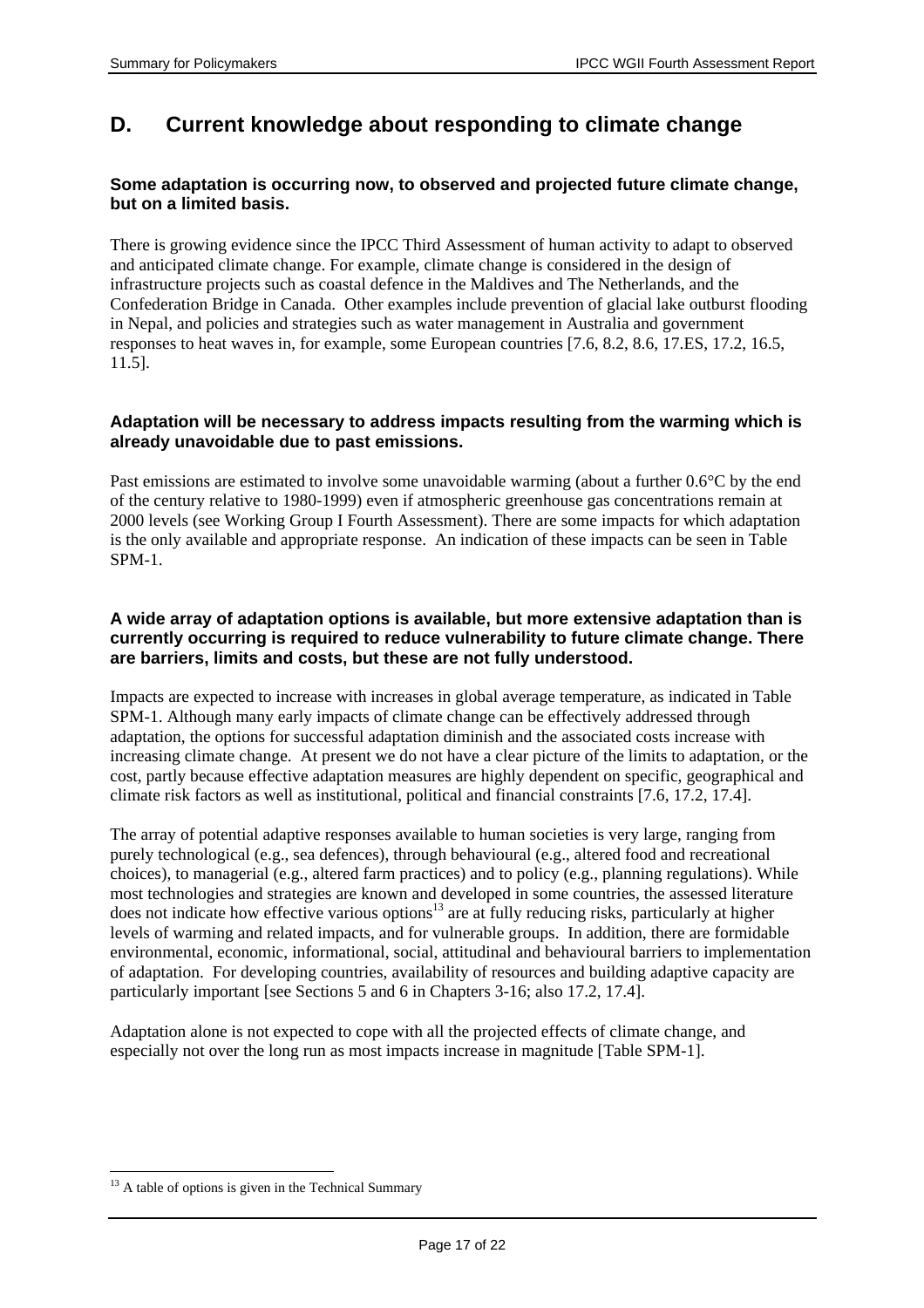$\overline{a}$ 

#### **Vulnerability to climate change can be exacerbated by the presence of other stresses***.*

Non-climate stresses can increase vulnerability to climate change by reducing resilience and can also reduce adaptive capacity because of resource deployment to competing needs. For example, current stresses on some coral reefs include marine pollution and chemical runoff from agriculture as well as increases in water temperature and ocean acidification. Vulnerable regions face multiple stresses that affect their exposure and sensitivity as well as their capacity to adapt. These stresses arise from, for example, current climate hazards, poverty and unequal access to resources, food insecurity, trends in economic globalisation, conflict, and incidence of disease such as HIV/AIDS [7.4, 8.3, 17.3, 20.3]. Adaptation measures are seldom undertaken in response to climate change alone but can be integrated within, for example, water resource management, coastal defence, and risk reduction strategies [17.2,] 17.5].

## **Future vulnerability depends not only on climate change but also on development pathway.**

An important advance since the IPCC Third Assessment has been the completion of impacts studies for a range of different development pathways taking into account not only projected climate change but also projected social and economic changes. Most have been based on characterisations of population and income level drawn from the IPCC Special Report on Emission Scenarios (SRES) (see Endbox 3) [2.4].

These studies show that the projected impacts of climate change can vary greatly due to the development pathway assumed. For example, there may be large differences in regional population, income and technological development under alternative scenarios, which are often a strong determinant of the level of vulnerability to climate change [2.4].

To illustrate, in a number of recent studies of global impacts of climate change on food supply, risk of coastal flooding and water scarcity, the projected number of people affected is considerably greater under the A2-type scenario of development (characterised by relatively low *per capita* income and large population growth) than under other SRES futures [T20.6]. This difference is largely explained, not by differences in changes of climate, but by differences in vulnerability [T6.6].

## Sustainable development<sup>14</sup> can reduce vulnerability to climate change, and climate **change could impede nations' abilities to achieve sustainable development pathways.**

Sustainable development can reduce vulnerability to climate change by enhancing adaptive capacity and increasing resilience. At present, however, few plans for promoting sustainability have explicitly included either adapting to climate change impacts, or promoting adaptive capacity [20.3].

On the other hand, it is very likely that climate change can slow the pace of progress toward sustainable development either directly through increased exposure to adverse impact or indirectly through erosion of the capacity to adapt. This point is clearly demonstrated in the sections of the sectoral and regional chapters of this report that discuss implications for sustainable development [See Section 7 in Chapters 3-8, 20.3, 20.7].

The Millennium Development Goals (MDGs) are one measure of progress towards sustainable development. Over the next half-century, climate change could impede achievement of the MDGs [20.7].

 $14$  The Brundtland Commission definition of sustainable development is used in this Assessment: "development that meets the needs of the present without compromising the ability of future generations to meet their own needs". The same definition was used by the IPCC Working Group II Third Assessment and Synthesis Reports.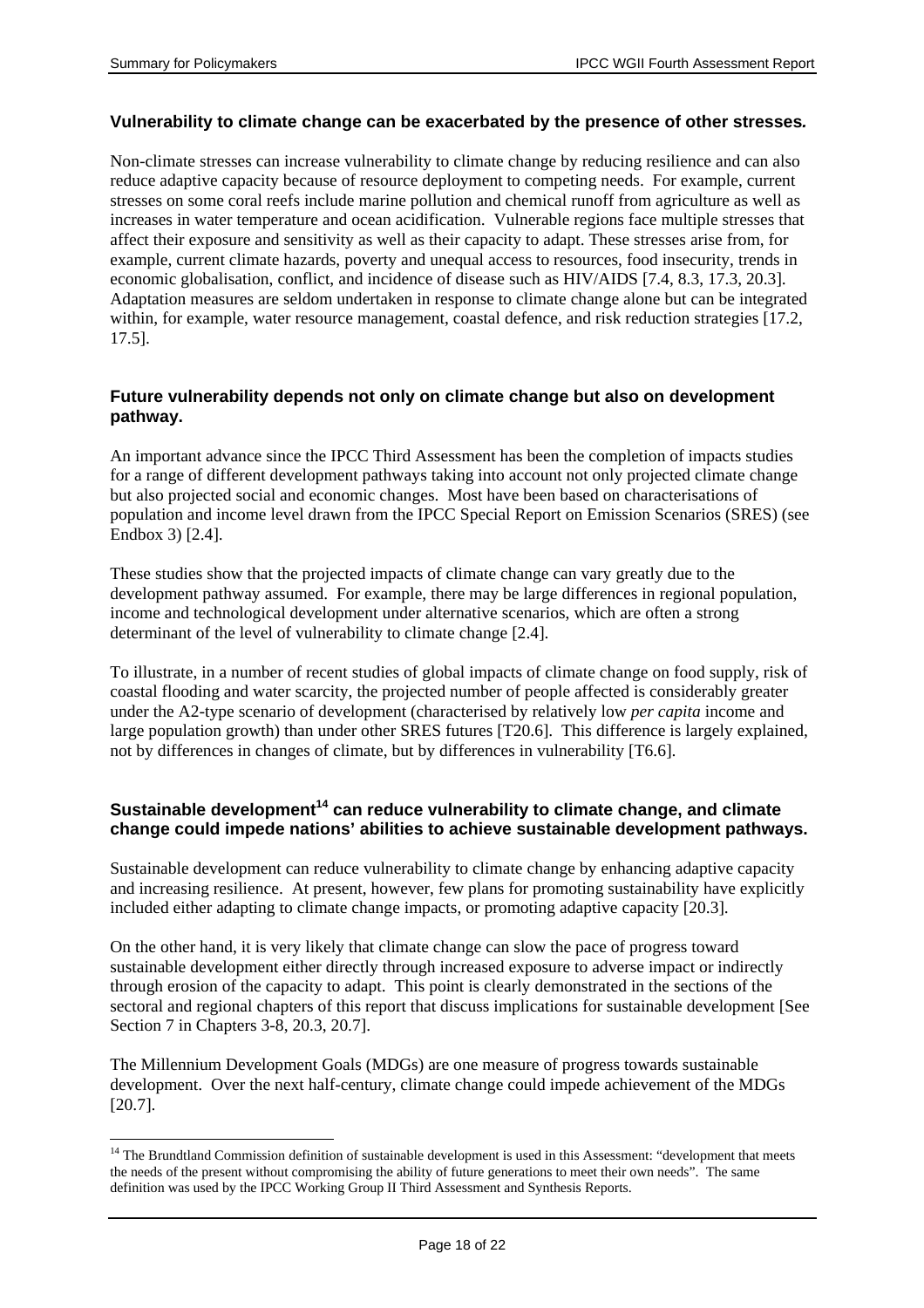## **Many impacts can be avoided, reduced or delayed by mitigation.**

A small number of impact assessments have now been completed for scenarios in which future atmospheric concentrations of greenhouse gases are stabilised. Although these studies do not take full account of uncertainties in projected climate under stabilisation, they nevertheless provide indications of damages avoided or vulnerabilities and risks reduced for different amounts of emissions reduction [2.4, T20.6].

## **A portfolio of adaptation and mitigation measures can diminish the risks associated with climate change.**

Even the most stringent mitigation efforts cannot avoid further impacts of climate change in the next few decades, which makes adaptation essential, particularly in addressing near-term impacts. Unmitigated climate change would, in the long term, be likely to exceed the capacity of natural, managed and human systems to adapt [20.7].

This suggests the value of a portfolio or mix of strategies that includes mitigation, adaptation, technological development (to enhance both adaptation and mitigation) and research (on climate science, impacts, adaptation and mitigation). Such portfolios could combine policies with incentivebased approaches, and actions at all levels from the individual citizen through to national governments and international organisations [18.1, 18.5].

One way of increasing adaptive capacity is by introducing the consideration of climate change impacts in development planning [18.7], for example, by:

- including adaptation measures in land-use planning and infrastructure design [17.2];
- including measures to reduce vulnerability in existing disaster risk reduction strategies [17.2, 20.8].

# **E. Systematic observing and research needs**

Although science to provide policymakers with information about climate change impacts and adaptation potential has improved since the Third Assessment, it still leaves many important questions to be answered. The chapters of the Working Group II Fourth Assessment include a number of judgements about priorities for further observation and research, and this advice should be considered seriously (a list of these recommendations is given in the Technical Summary Section TS-6).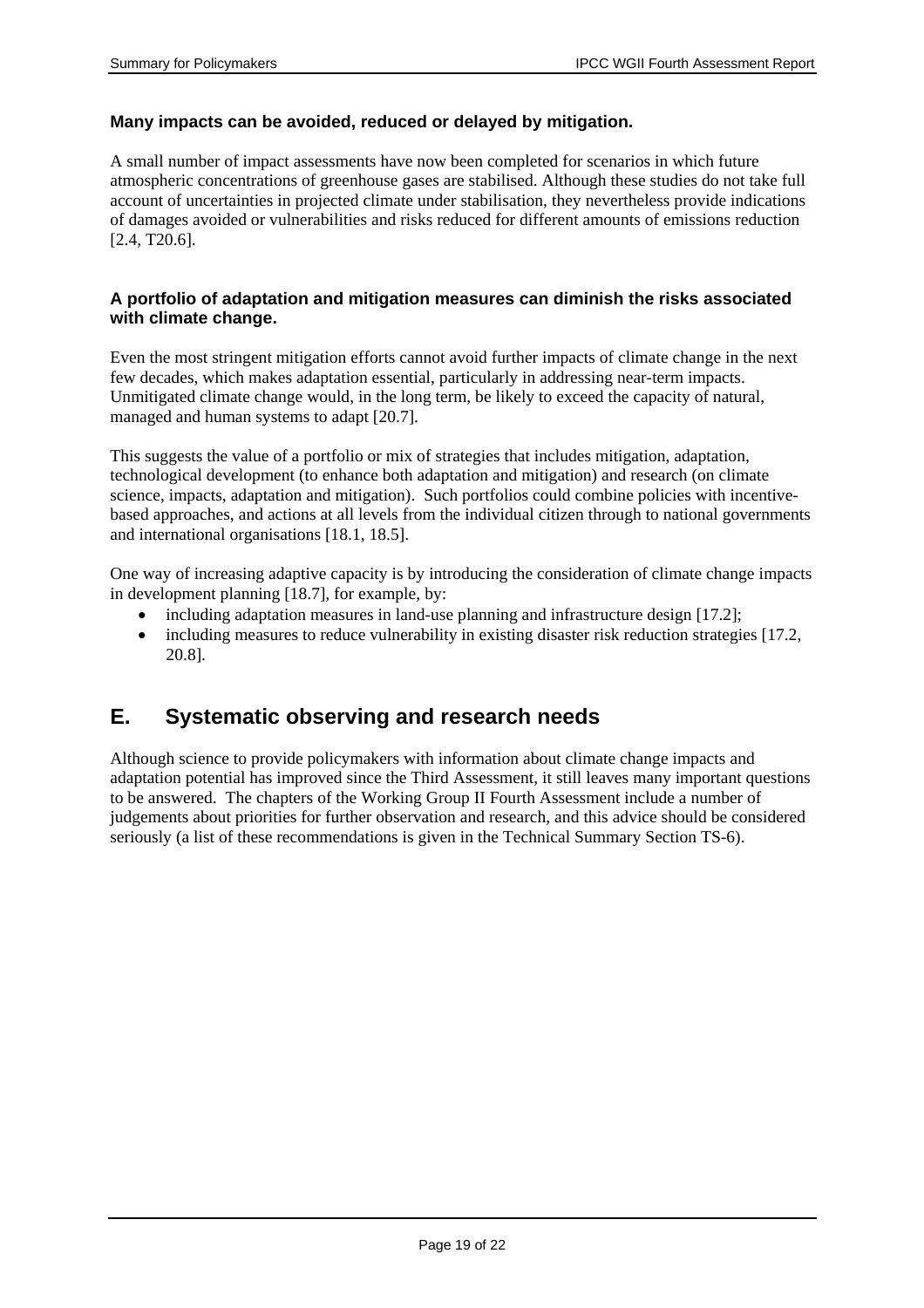**Endbox 1.** Definitions of key terms

*Climate change* in IPCC usage refers to any change in climate over time, whether due to natural variability or as a result of human activity. This usage differs from that in the Framework Convention on Climate Change, where *climate change* refers to a change of climate that is attributed directly or indirectly to human activity that alters the composition of the global atmosphere and that is in addition to natural climate variability observed over comparable time periods.

*Adaptive capacity* is the ability of a system to adjust to climate change (including climate variability and extremes) to moderate potential damages, to take advantage of opportunities, or to cope with the consequences.

*Vulnerability* is the degree to which a system is susceptible to, or unable to cope with, adverse effects of climate change, including climate variability and extremes. Vulnerability is a function of the character, magnitude, and rate of climate change and variation to which a system is exposed, its sensitivity, and its adaptive capacity.

*This box of key definitions is taken from the Third Assessment and has been subject to prior line by line approval by the Panel.*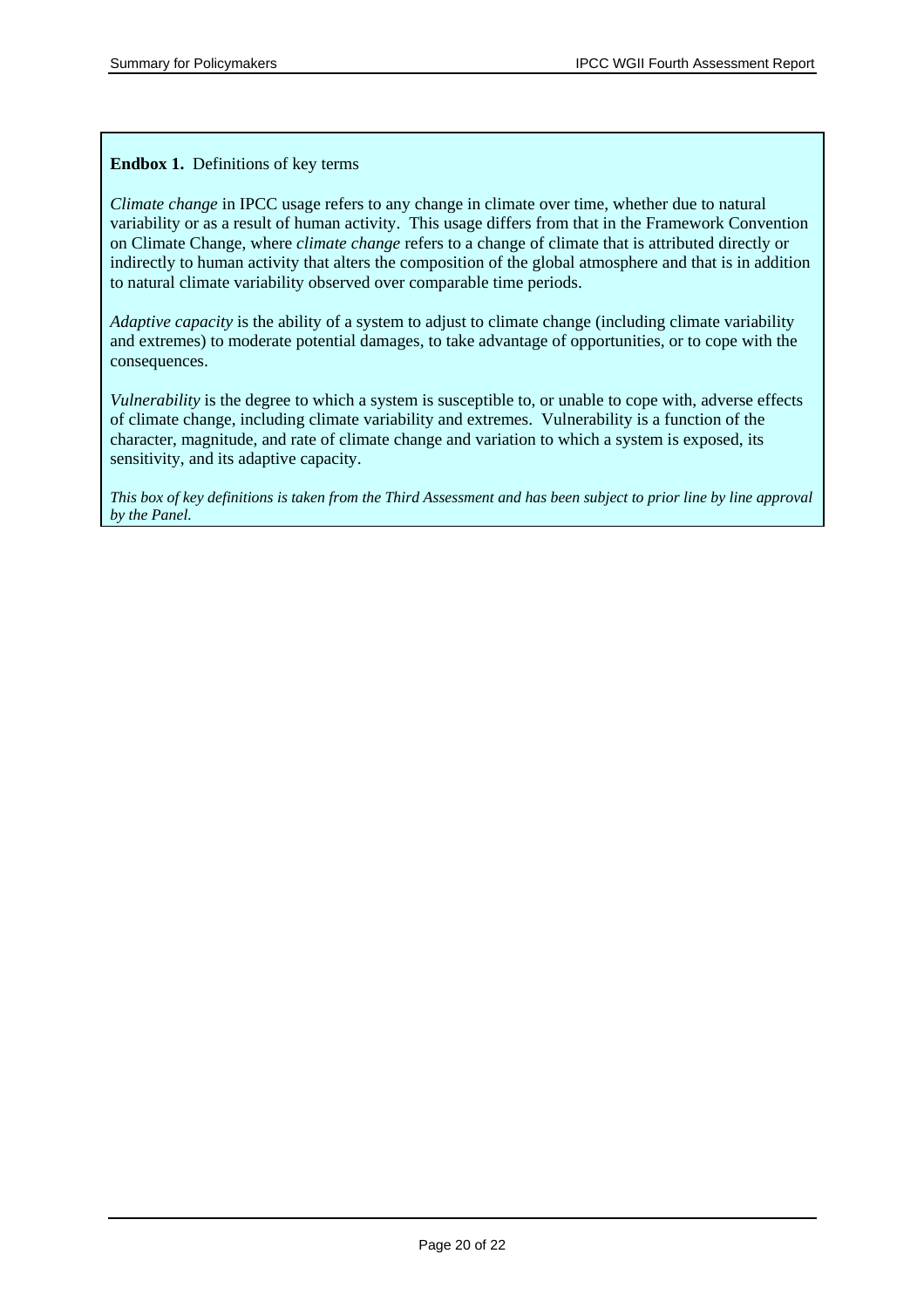## **Endbox 2.** Communication of Uncertainty in the Working Group II Fourth Assessment

A set of terms to describe uncertainties in current knowledge is common to all parts of the IPCC Fourth Assessment.

#### **Description of confidence**

Authors have assigned a confidence level to the major statements in the Technical Summary on the basis of their assessment of current knowledge, as follows:

| <b>Terminology</b>   | Degree of confidence in being correct        |
|----------------------|----------------------------------------------|
| Very high confidence | At least 9 out of 10 chance of being correct |
| High confidence      | About 8 out of 10 chance                     |
| Medium confidence    | About 5 out of 10 chance                     |
| Low confidence       | About 2 out of 10 chance                     |
| Very low confidence  | Less than a 1 out of 10 chance               |

#### **Description of likelihood**

Likelihood refers to a probabilistic assessment of some well defined outcome having occurred or occurring in the future, and may be based on quantitative analysis or an elicitation of expert views. In the Technical Summary, when authors evaluate the likelihood of certain outcomes, the associated meanings are:

| <b>Terminology</b>     | Likelihood of the occurrence/outcome |
|------------------------|--------------------------------------|
| Virtually certain      | >99% probability of occurrence       |
| Very likely            | 90 to 99% probability                |
| Likely                 | 66 to 90% probability                |
| About as likely as not | 33 to 66% probability                |
| Unlikely               | 10 to 33% probability                |
| Very unlikely          | 1 to 10% probability                 |
| Exceptionally unlikely | $\langle 1\%$ probability            |